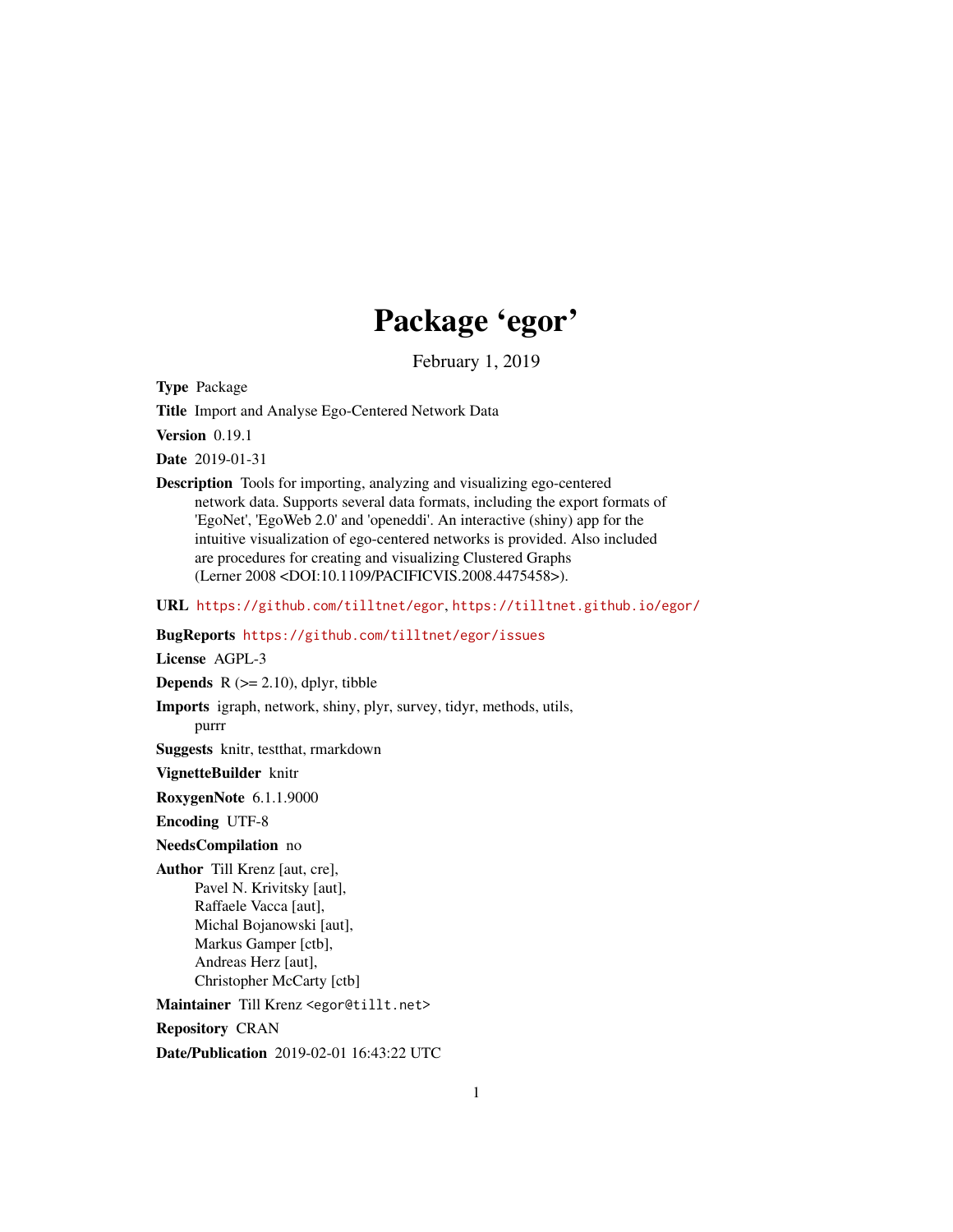## <span id="page-1-0"></span>R topics documented:

|           | $\overline{2}$ |
|-----------|----------------|
|           | 3              |
|           | $\overline{4}$ |
|           | 5              |
|           | 6              |
|           | $\overline{7}$ |
|           | 8              |
|           | 8              |
|           | 9              |
|           | 10             |
|           | 11             |
|           | 12             |
|           | 13             |
|           | 13             |
|           | 14             |
|           | 14             |
|           | 15             |
|           | 16             |
|           | 17             |
|           | 18             |
|           | 19             |
|           | 19             |
|           | 21             |
|           | 22             |
|           | 23             |
|           | 25             |
|           | 25             |
|           | 27             |
|           | 28             |
| vert.attr | 29             |
|           | 30             |
|           | 31             |
|           | 32             |
|           |                |
|           | 33             |

## **Index**

```
alters32
```
32 sets of randomly created alters belonging to ego-centered networks

## **Description**

32 sets of randomly created alters belonging to ego-centered networks

## **Usage**

alters32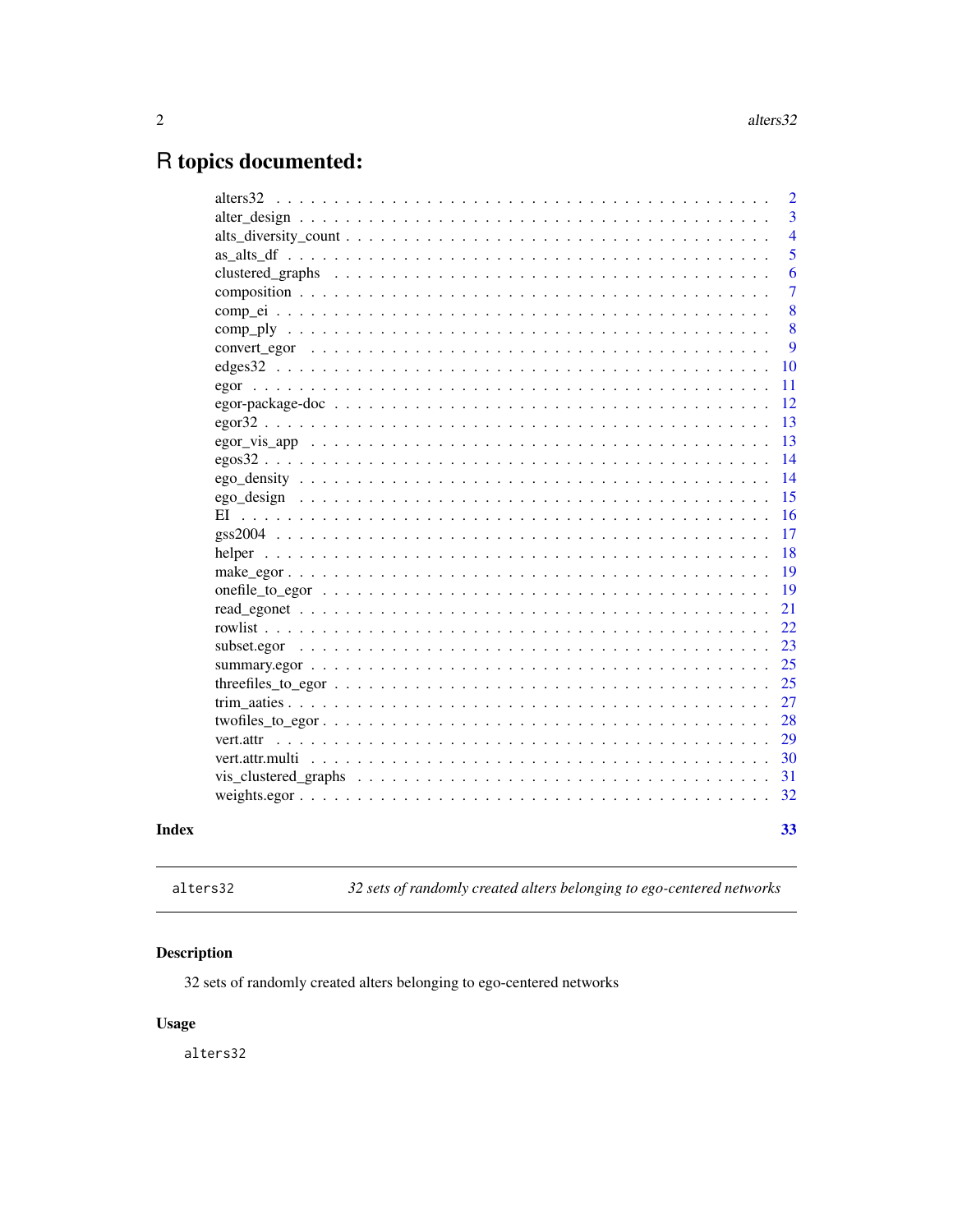## <span id="page-2-0"></span>alter\_design 3

## Format

A data frame with 32 sets of up to 32 alters per egoID and 7 variables:

egoID ego identifier ego.sex ego's gender age ego's age netsize size of ego's network alterID alter identifier alter.sex alter's gender alter.age alter's age

#### alter\_design *Set and query the alter nomination design*

#### Description

Extract, set, or update the alter nomination design associated with an ego-centered dataset.

#### Usage

```
alter_design(x, ...)
## S3 method for class 'egor'
alter_design(x, which, ...)
alter_design(x, ...) <- value
## S3 replacement method for class 'egor'
alter_design(x, which, ...) <- value
```

| x     | an egor object.                                                                                                           |
|-------|---------------------------------------------------------------------------------------------------------------------------|
| .     | arguments to be passed to methods                                                                                         |
| which | name of the alter design setting to query or replace                                                                      |
| value | if which is specified, the new value of the attribute; if not, a named list of settings<br>that replace their old values. |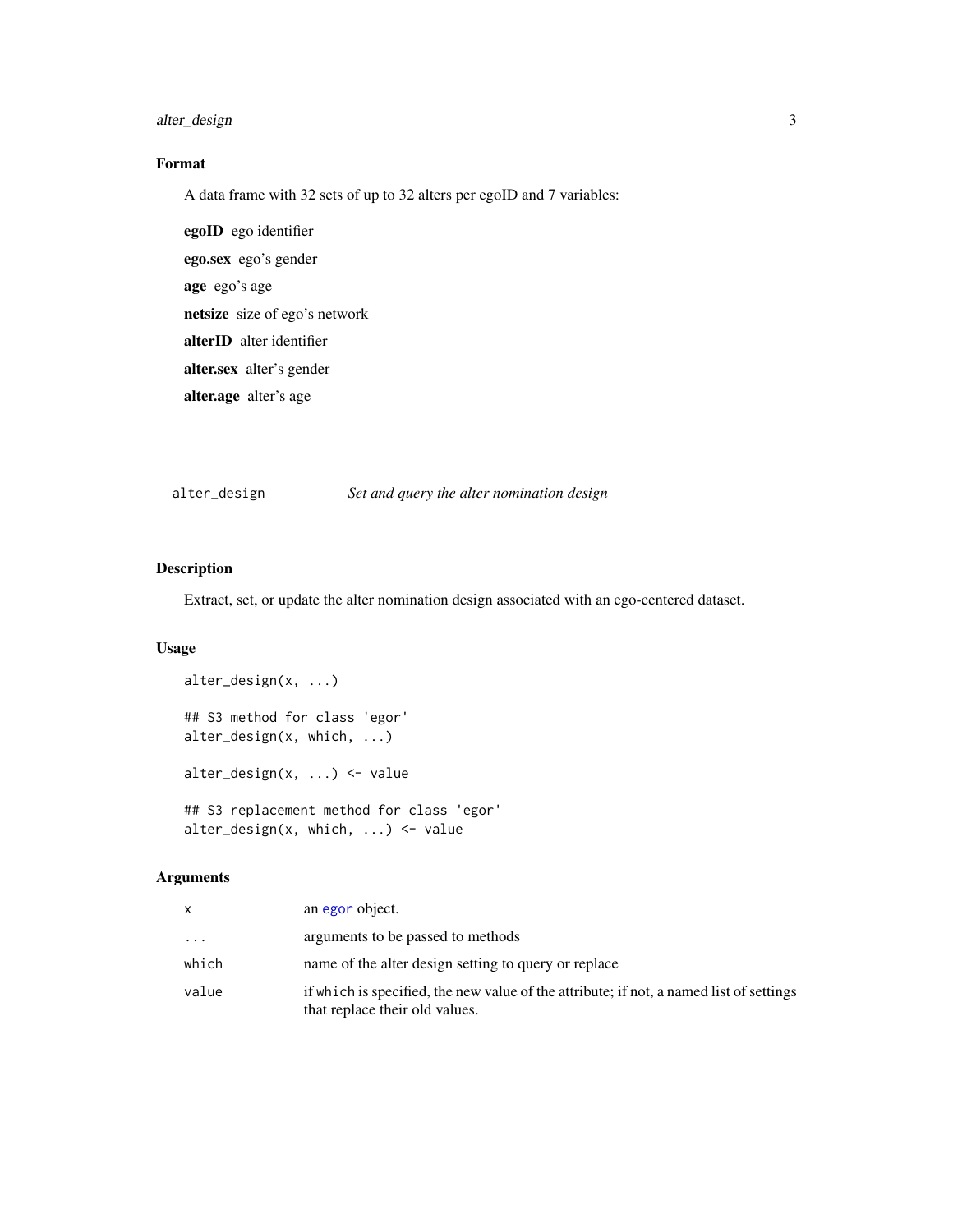<span id="page-3-0"></span>alts\_diversity\_count *Calculate diversity measures on an* egor *object.*

## Description

alts\_diversity\_count() counts the categories of a variable present in the networks of an egor object. alts\_diversity\_entropy() calculates the Shannon entropy as a measurement for diversity of an alter attribute.

## Usage

alts\_diversity\_count(object, alt.attr)

alts\_diversity\_entropy(object, alt.attr, base)

## Arguments

| object   | An egor object.                                                 |
|----------|-----------------------------------------------------------------|
| alt.attr | A character naming the variable containing the alter-attribute. |
| base     | Numeric, base value of logarithm for entropy calculation.       |

## Value

A numeric vector.

#### Author(s)

Michał Bojanowski, <m.bojanowski@uw.edu.pl>

Till Krenz, <public@tillt.net>

## Examples

```
data("egor32")
alts_diversity_count(egor32, "age")
alts_diversity_entropy(egor32, "age")
```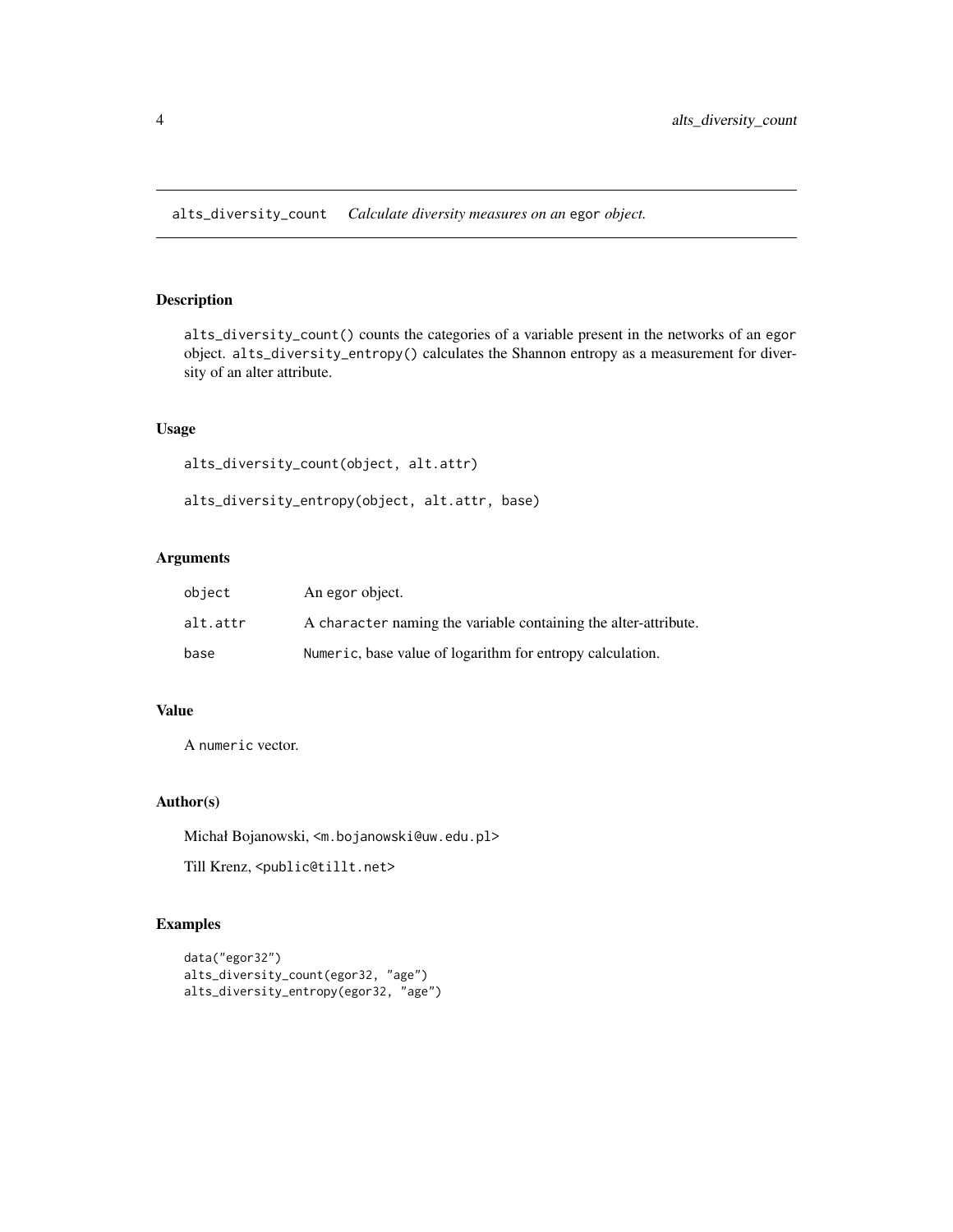<span id="page-4-0"></span>

## Description

Provided an egor-object, these functions create a 'global' data.frame, containing alter attributes, or alter-alter relations. The resulting dataframes are useful for advanced analysis procedures, e.g. multi-level regressions.

#### Usage

```
as_alts_df(object, egoID = "egoID", include.ego.vars = FALSE)
as_aaties_df(object, egoID = "egoID", include.ego.vars = FALSE,
  include.alt.vars = FALSE, aatie_vars = c(".srcID", ".tgtID"))
```
#### Arguments

| object           | An egor object.                                                                                                                              |
|------------------|----------------------------------------------------------------------------------------------------------------------------------------------|
| egoID            | Character, naming the variable used to identify egos. If this variable does not<br>exist, a new variable with the specified name is created. |
| include.ego.vars |                                                                                                                                              |
|                  | Logical, specifying if ego variables should be included in the result.                                                                       |
| include.alt.vars |                                                                                                                                              |
|                  | Logical, specifying if alter variables should be included in the result.                                                                     |
| aatie_vars       | Character vector, specifying the names of the source and target columns.                                                                     |

## Examples

```
# Load example data
data(egor32)
```
# Create global alters dataframes as\_alts\_df(egor32)

# Create global alter-alter relaions dataframes as\_aaties\_df(egor32)

```
# ... adding alter variables
as_aaties_df(egor32, include.alt.vars = TRUE)
```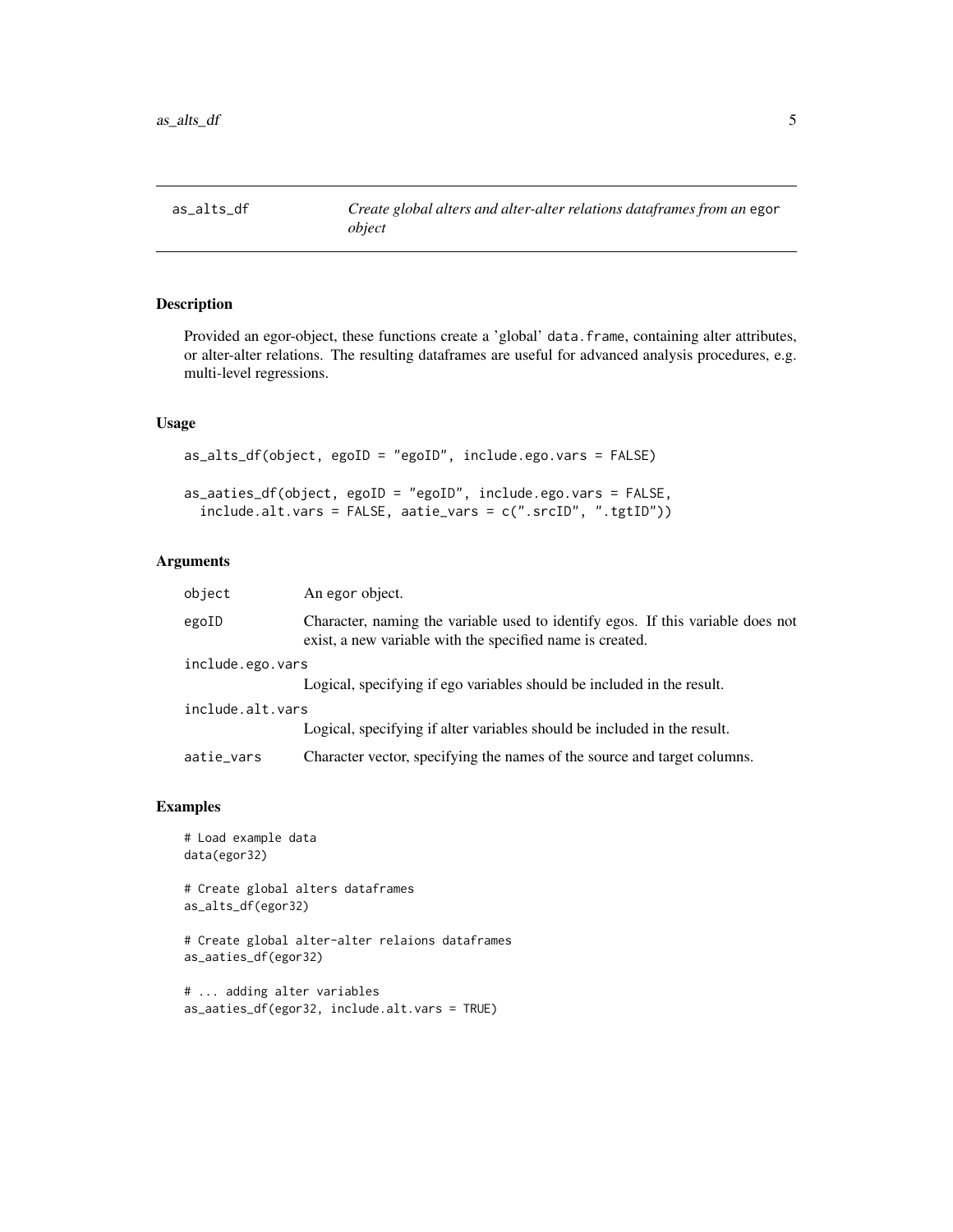#### Description

The idea of clustered graphs is to reduce the complexity of an ego-centered network graph by visualizing alters in clusters defined by a categorical variable (Lerner et al. 2008). clustered\_graphs() calculates group sizes, inter and intra group tie densities and returns these informations in a list of igraph objects.

#### Usage

```
clustered_graphs(object, ..., clust.groups)
## S3 method for class 'list'
clustered_graphs(object, aaties, clust.groups, ...)
## S3 method for class 'egor'
clustered_graphs(object, clust.groups, ...)
```

```
## S3 method for class 'data.frame'
clustered_graphs(object, aaties, clust.groups,
 egoID = "egoID", ...
```
## Arguments

| object       | Either an egor object or a data. frame/ list containg alter attributes.                                                                             |
|--------------|-----------------------------------------------------------------------------------------------------------------------------------------------------|
| $\cdots$     | arguments to be passed to methods                                                                                                                   |
| clust.groups | A character naming the factor variable defining the groups.                                                                                         |
| aaties       | data. frame/ list containg alter-alter relations as a 'global edge list' or as a<br>list of 'edge lists'. (not needed if object is an egor object). |
| egoID        | Character. Name of the variable identifying egos (default: "egoID").                                                                                |

#### Value

clustered\_graphs returns a list of graph objects representing the clustered ego-centered network data;

#### References

Brandes, U., Lerner, J., Lubbers, M. J., McCarty, C., & Molina, J. L. (2008). Visual Statistics for Collections of Clustered Graphs. 2008 IEEE Pacific Visualization Symposium, 47-54.

## See Also

[vis\\_clustered\\_graphs](#page-30-1) for visualizing clustered graphs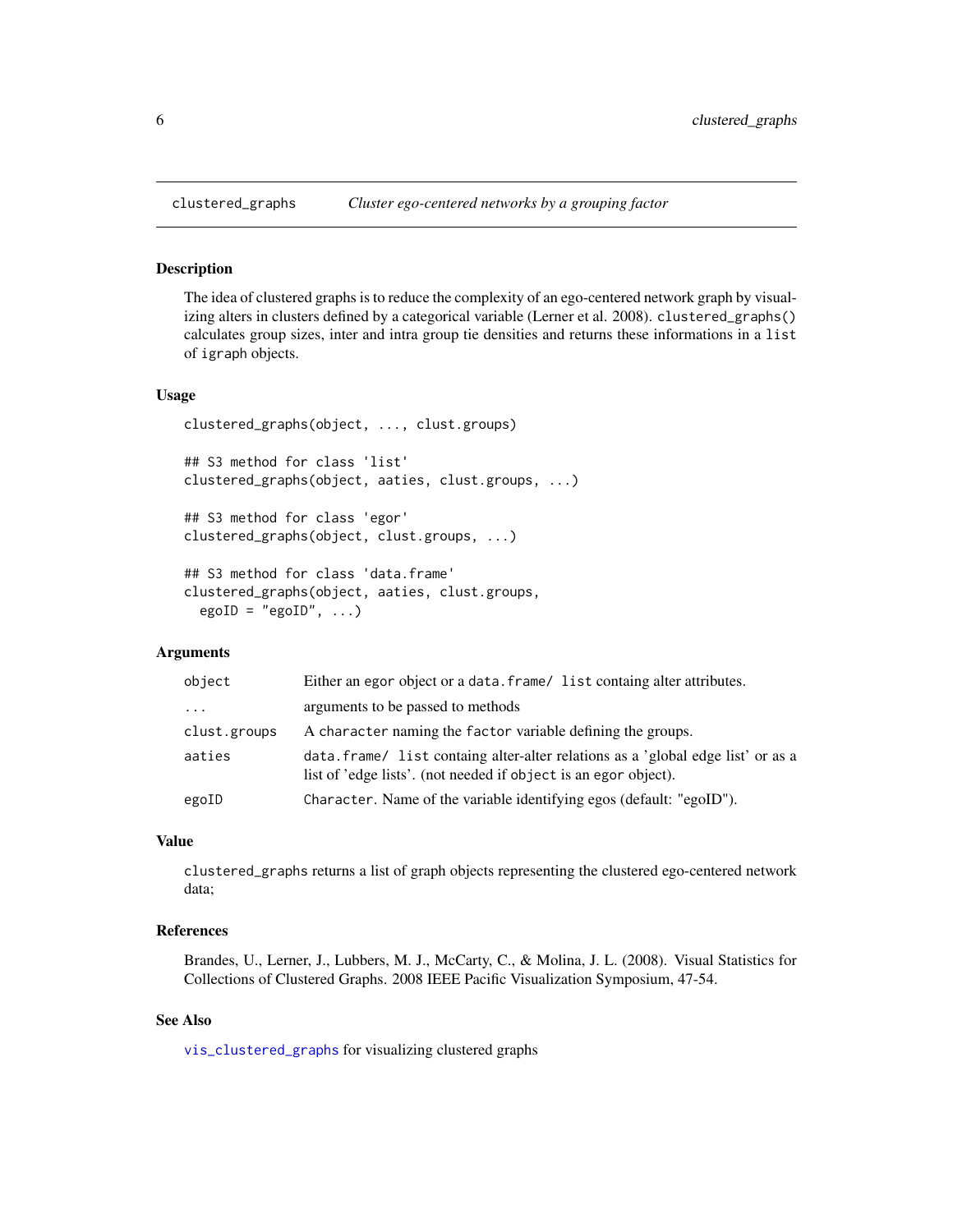## <span id="page-6-0"></span>composition 7

## Examples

```
data("egor32")
# Simplify networks to clustered graphs, stored as igraph objects
graphs <- clustered_graphs(egor32, "country")
# Visualise
vis_clustered_graphs(graphs,
                     node.size.multiplier = 5,
                     edge.width.multiplier = 25,
                     labels = TRUE)
```
composition *Calculate the composition of alter attributes in an* egor *object*

## Description

composition() calculates the proportional or absolute composition of alters for a given attribute/variable.

#### Usage

```
composition(object, alt.attr, absolute = FALSE)
```
## Arguments

| object   | An egor object.                                                 |
|----------|-----------------------------------------------------------------|
| alt.attr | A character naming the variable containing the alter-attribute. |
| absolute | Logical indicating if the results should be absolute.           |

#### Value

A tibble with the values per category in the columns.

## Examples

```
data("egor32")
composition(egor32, "sex")
```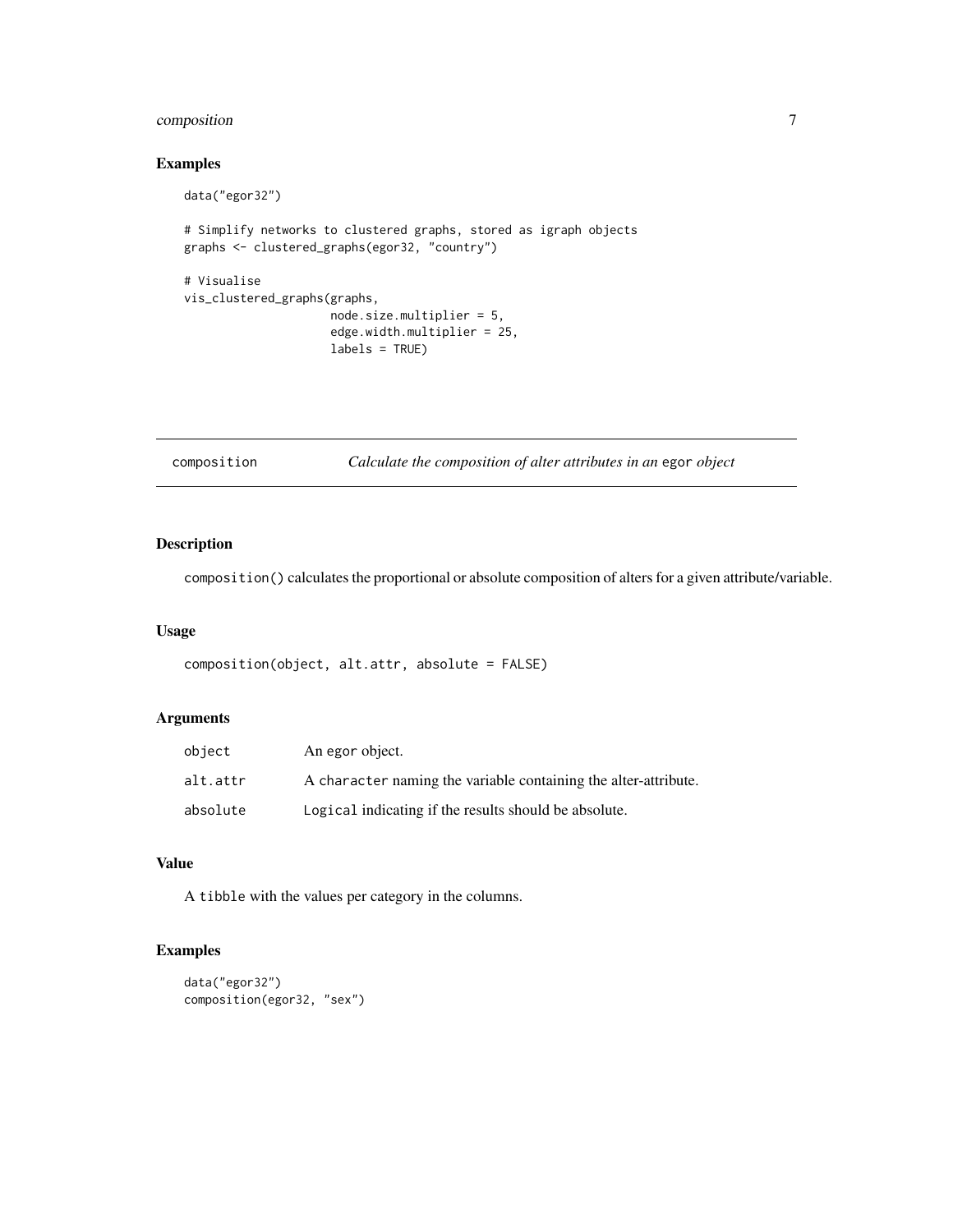<span id="page-7-0"></span>

## Description

comp\_ei() calculates the EI-Index values as a measurement for ego-alter homophily.

#### Usage

```
comp_ei(object, alt.attr, ego.attr)
```
#### Arguments

| object   | An egor object.                                                 |
|----------|-----------------------------------------------------------------|
| alt.attr | A character naming the variable containing the alter-attribute. |
| ego.attr | A character naming an ego attribute.                            |

## Value

A numeric vector.

#### Examples

data("egor32") comp\_ei(egor32, "age", "age")

comp\_ply *Calculate third-party compositional measures on an* egor *object*

#### Description

comp\_ply() applies a function, that uses an alter attribute to calculate a compositional measurement, on all networks in an egor object and returns a numeric vector.

#### Usage

comp\_ply(object, alt.attr, .f, ..., ego.attr = NULL)

| object     | An egor object.                                                 |
|------------|-----------------------------------------------------------------|
| alt.attr   | A character naming the variable containing the alter-attribute. |
| . f        | A function that returns a numeric.                              |
| $\ddots$ . | Optional arguments to . f.                                      |
| ego.attr   | Optional character naming an ego attribute.                     |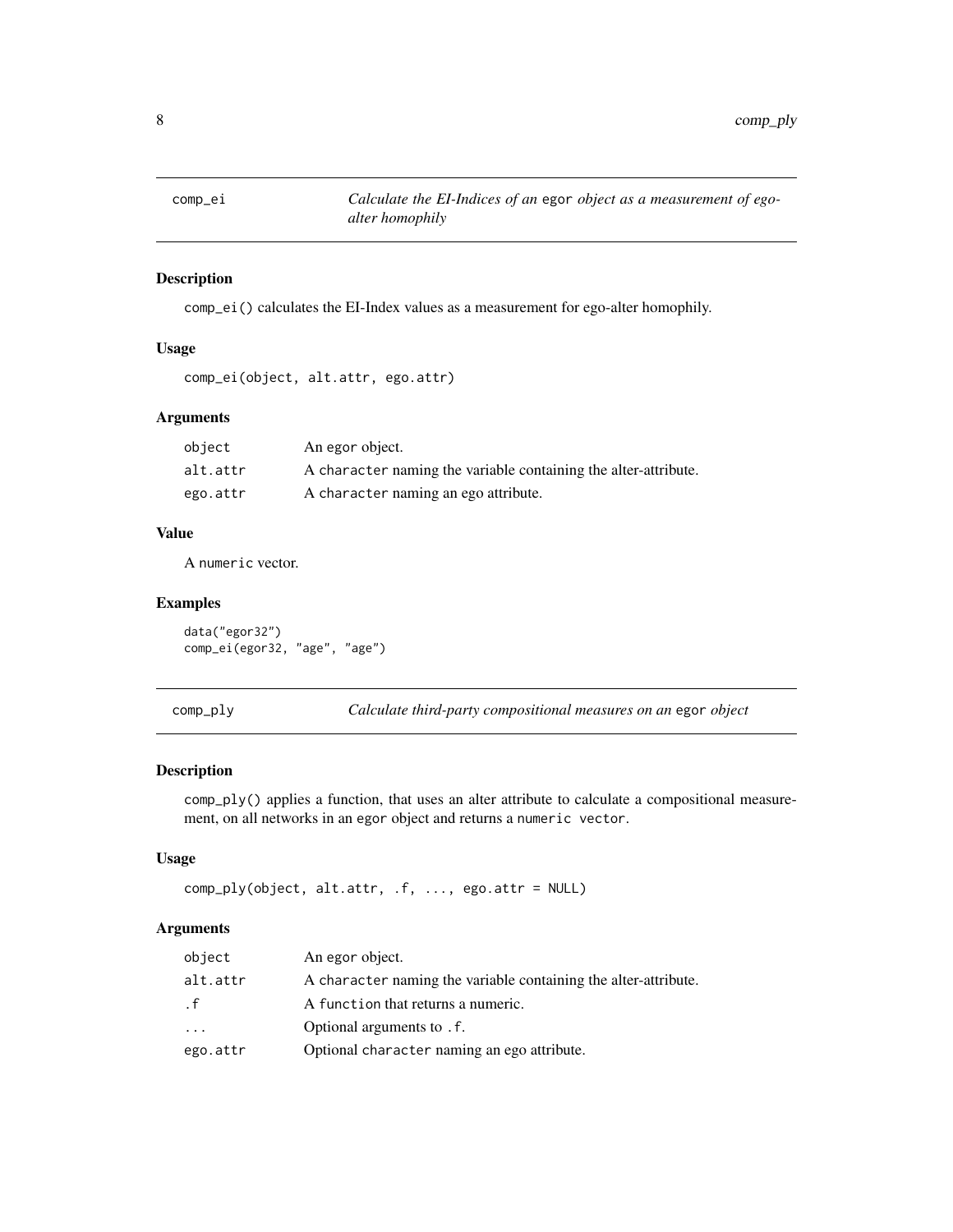## <span id="page-8-0"></span>convert\_egor 9

## Details

When an ego attribute is used the .f is called like this:  $.f(alt.attr, ego.attr, ...)$ . f must return a single numeric value.

#### Value

A numeric vector.

#### Author(s)

Michał Bojanowski, <m.bojanowski@uw.edu.pl>

Till Krenz, <public@tillt.net>

## Examples

df <- make\_egor(10, 32) comp\_ply(df, "age.years", sd, na.rm = TRUE)

| convert_egor | Convert egor object to network or igraph objects |
|--------------|--------------------------------------------------|
|              |                                                  |

#### Description

These functions convert an egor object into a list of network or igraph objects. By default ego itself is not included in the created objects, there is a parameter (include.egor) that allows for including ego.

#### Usage

```
as_igraph(x, directed = FALSE, include.ego = FALSE, ego.attrs = NULL,
 ego.alter.weights = NULL)
## S3 method for class 'egor'
as.igraph(x, directed = FALSE, include.ego = FALSE,
 ego.attrs = NULL, ego.alter.weights = NULL)
as_network(x, directed = FALSE, include.ego = FALSE,
  ego.attrs = NULL, ego.alter.weights = NULL)
## S3 method for class 'egor'
as.network(x, directed = FALSE, include.ego = FALSE,ego.attrs = NULL, ego.alter.weights = NULL)
```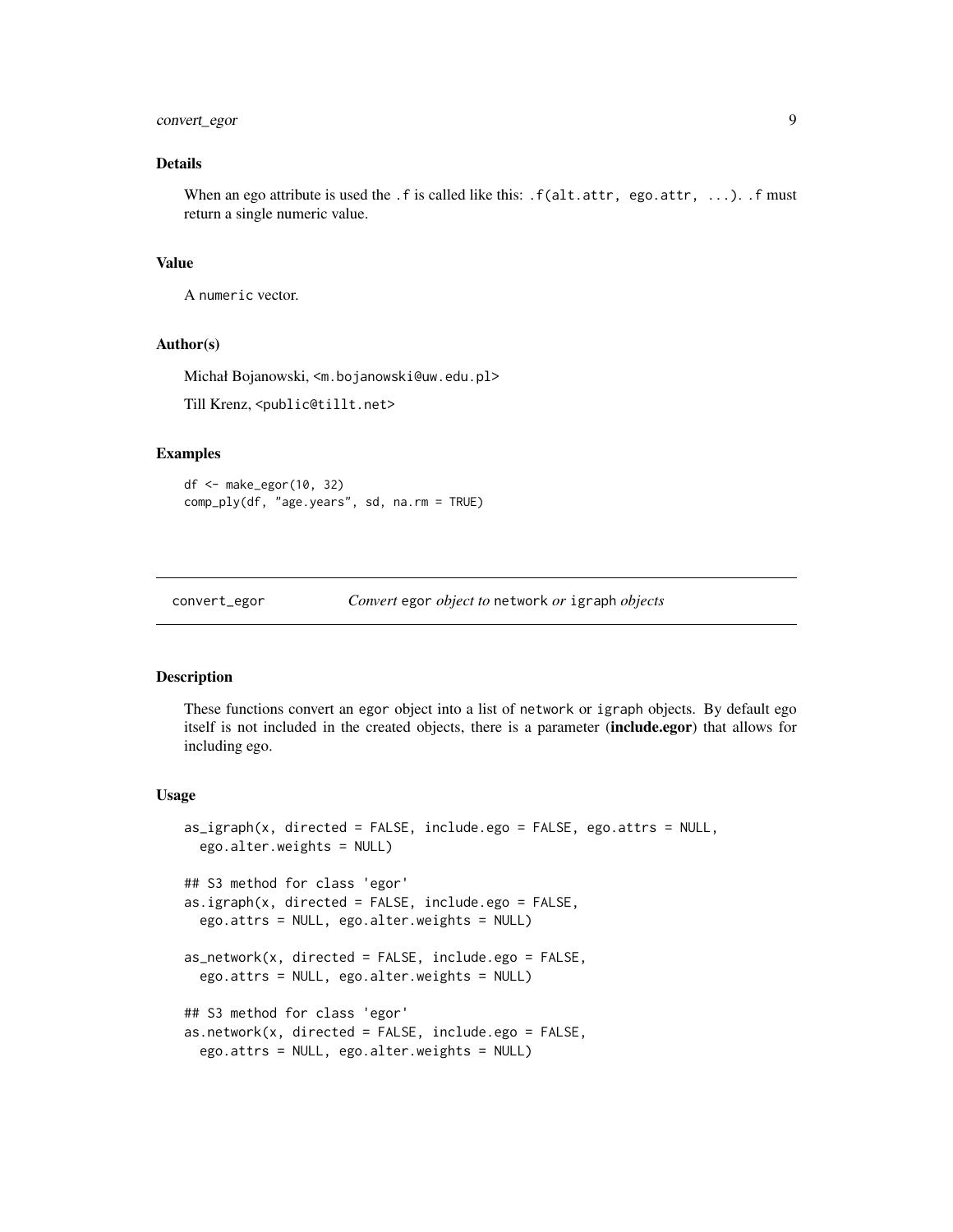## <span id="page-9-0"></span>Arguments

| x                 | An egor object.                                                                                                                                                                         |
|-------------------|-----------------------------------------------------------------------------------------------------------------------------------------------------------------------------------------|
| directed          | Logical, indicating if alter-alter relations are directed.                                                                                                                              |
| include.ego       | Logical. Should ego be included?                                                                                                                                                        |
| ego.attrs         | Vector of names (character) or indices (numeric) of ego variables that should be<br>carried over to the network/ igraph objects.                                                        |
| ego.alter.weights |                                                                                                                                                                                         |
|                   | Vector of names (character) or indices (numeric) of alter variables that should be<br>carried over to the the network/igraph objects, as edge attributes of the ego-alter<br>relations. |

## Details

The names of the variables specified in ego.attr and ego.alter.attr need to be the same as the names of corresponding alter attributes, in order for those variables to be complete in the resulting network/ igraph object (see example).

## Functions

- as\_igraph: Creates a list of igraph objects from an egor object.
- as\_network: Creates a list of statnet's network objects, from an egor object.

| edges32 | 32 sets of randomly created alter-alter ties belonging to ego-centered<br>networks |
|---------|------------------------------------------------------------------------------------|
|         |                                                                                    |

## Description

32 sets of randomly created alter-alter ties belonging to ego-centered networks

#### Usage

edges32

#### Format

A data frame with 32 sets of alter-alter relations and 4 variables:

egoID ego identifier Source source alter ID Target target alter ID weight weight of relation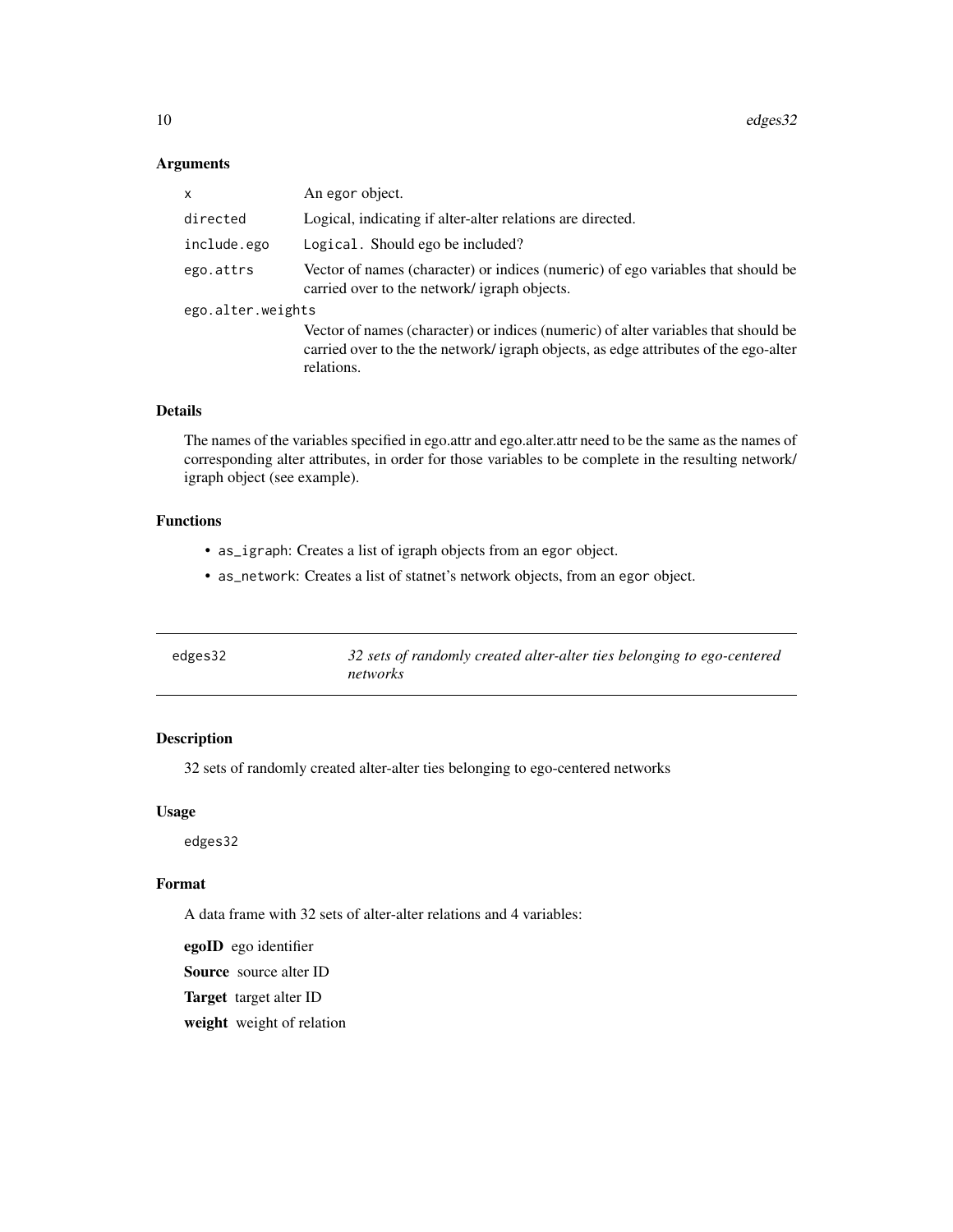<span id="page-10-1"></span><span id="page-10-0"></span>

## Description

The function [egor\(\)](#page-10-1) is used to create an egor object from ego-centered network data.

## Usage

```
egor(alters.df, egos.df = NULL, aaties.df = NULL, ID.vars = list(ego
 = "egoID", alter = "alterID", source = "Source", target = "Target"),
 ego_design = list(~1), alter_design = list(max = Inf))
```
 $as.egor(x, \ldots)$ 

| either a data. frame containing the alters (whose nominator is identified by the<br>column specified by egoID or a list of data frames with the same columns, one<br>for each ego, with empty data frames or NULLs corresponding to egos with no<br>nominees. |
|---------------------------------------------------------------------------------------------------------------------------------------------------------------------------------------------------------------------------------------------------------------|
| data. frame containing the egos.                                                                                                                                                                                                                              |
| data. frame containing the alter-alter relations in the style of an edge list, or a<br>list of data frames similar to alters.df.                                                                                                                              |
| A named list containing column names of the relevant input columns:                                                                                                                                                                                           |
| ego unique identifier associated with each ego, defaulting to "egoID"; has no<br>effect if alters. df and aaties. df are both lists of data frames.                                                                                                           |
| alter unique-within-ego identifier associated with each alter, defaulting to "alterID";<br>optional aaties. df are not provided.                                                                                                                              |
| source if aaties. df is provided, the column given the alter identifier of the<br>origin of a relation.                                                                                                                                                       |
| target if aaties.df is provided, the column given the alter identifier of the<br>destination of a relation.                                                                                                                                                   |
| A list of arguments to survey:: svydesign() specifying the sampling design<br>for the egos. If formulas, they can refer to columns of egos.df.                                                                                                                |
| A list of arguments specifying nomination information. Currently, the follow-<br>ing elements are supported:                                                                                                                                                  |
| "max" Maximum number of alters that an ego can nominate.                                                                                                                                                                                                      |
| an object to be coerced to egor.                                                                                                                                                                                                                              |
| arguments to be passed to methods                                                                                                                                                                                                                             |
|                                                                                                                                                                                                                                                               |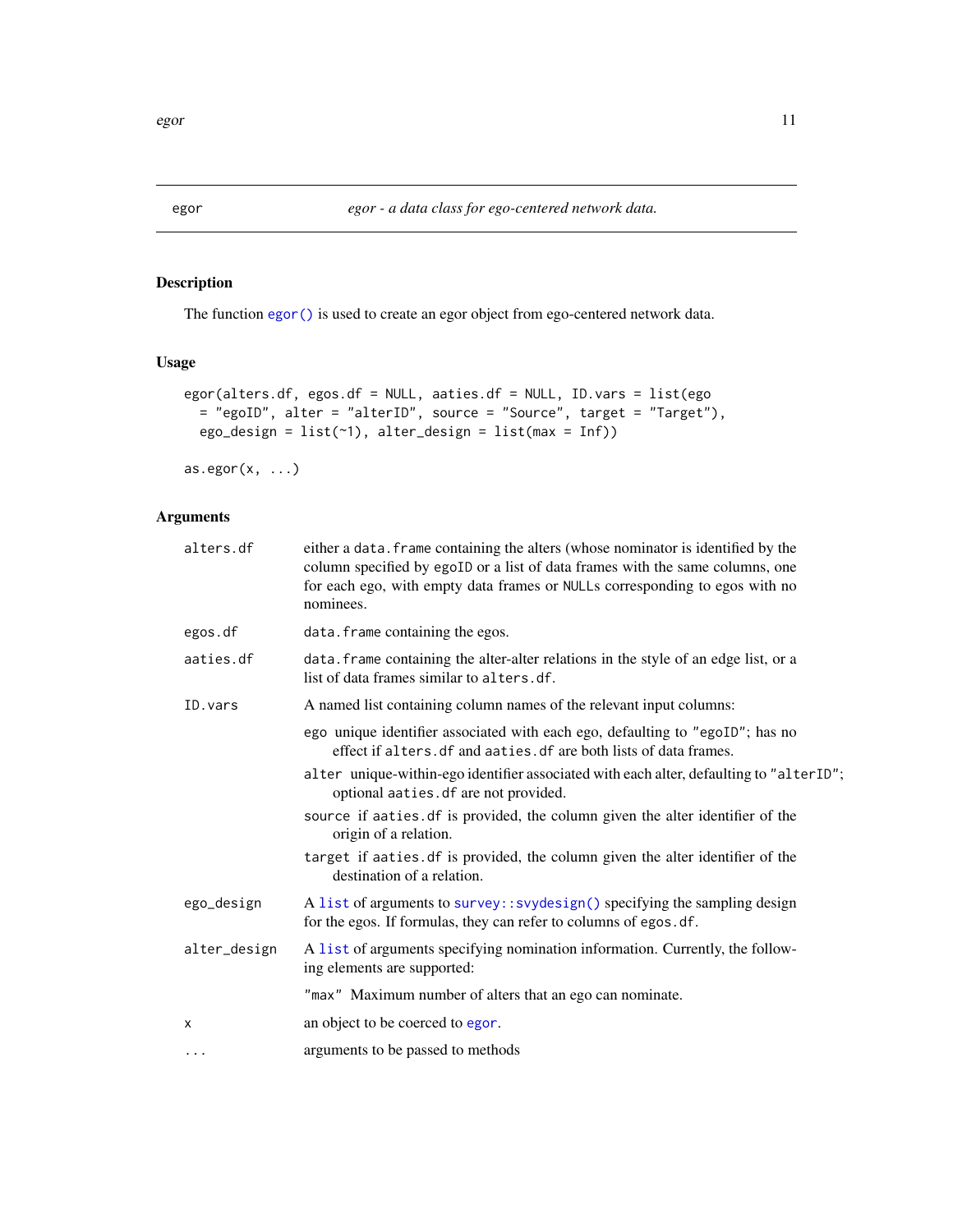## Details

If parameters alters.df, egos.df, and aaties.df are data frames, they need to share a common ego ID variable, with corresponding values. If alters.df and aaties.df are lists of data frames, egoID is ignored and they are matched positionally with the rows of egos.df. Of the three parameters only alters.df is necessary to create an egor object, and egos.df and aaties.df are optional.

#### Value

Returns an [egor](#page-10-1) object. An [egor](#page-10-1) object is a [tibble](#page-0-0) whose top-level columns store the ego attributes, and which has two special nested columns: .alts, containing, for each row (ego) a table of that ego's alter attributes and .aaties, a table containing that ego's alter–alter ties, if observed.

If alter-alter ties are observed, .alts also has a column .altID giving a unique (within each ego) ID of the alter, by which the alter can be identified in the .aaties table for that ego. .aaties, in turn, has columns .srcID and .tgtID that contain the source and the target of the alter-alter relation.

In addition, egor has two attributes: ego\_design, containing an object returned by [survey::svydesign\(\)](#page-0-0) specifying the sampling design by which the egos were selected and alter\_design, a [list](#page-0-0) containing specification of how the alters were nominated. See the argument above for currently implemented settings.

#### Note

Column names .alts, .aaties, and .egoRow are reserved for internal use of egor and should not be used to store persistent data. Other .-led column names may be reserved in the future.

#### Examples

```
data("edges32")
data("egos32")
data("alters32")
egor(alters.df = alters32,
     egos.df = egos32,aaties = edges32)
```
egor-package-doc egor

#### Description

R Package for importing and analyzing ego-centered-network data.

## Details

[Further Information](https://tilltnet.github.io/egor/) or [GitHub](https://github.com/tilltnet/egor)

Thanks to: Martina Morris, Michał Bojanowski

<span id="page-11-0"></span>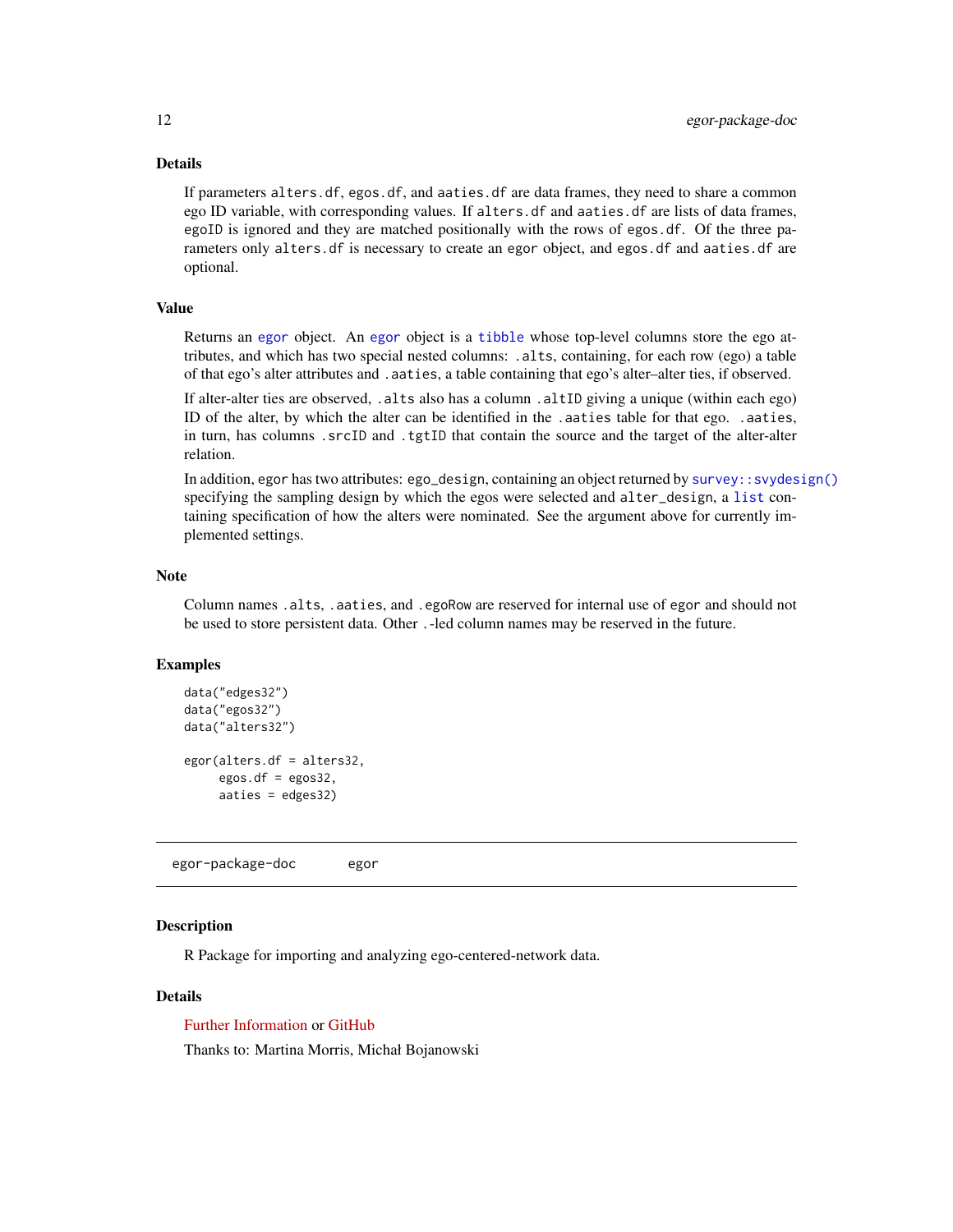#### <span id="page-12-0"></span> $\frac{13}{3}$

#### Author(s)

Till Krenz, <egor@tillt.net> Pavel Krivitsky, <pavel@uow.edu.au> Raffaele Vacca, <r.vacca@ufl.edu> Andreas Herz, <herzand@uni-hildesheim.de> Christopher McCarty, <ufchris@ufl.edu> Markus Gamper, <m.gamper@uni-koeln.de>

egor32 *32 randomly created ego-centered networks stored as an egor object*

#### Description

32 randomly created ego-centered networks stored as an egor object

#### Usage

egor32

#### Format

An egor object with 32 ego-centered networks (5 variables):

egoID ego identifier sex ego's gender age ego's age .alts nested column/list containing alters .aaties nested column/list containing alter-alter relations

egor\_vis\_app egor *Network Visualization App*

#### Description

Launches an interactive Shiny Web App, that creates a list of igraph objects from an 'egor' object and offers the user several graphical means of interacting with the visualization parameters for all networks in the egor object.

#### Usage

```
egor_vis_app(object, shiny_opts = list(launch.browser = TRUE))
```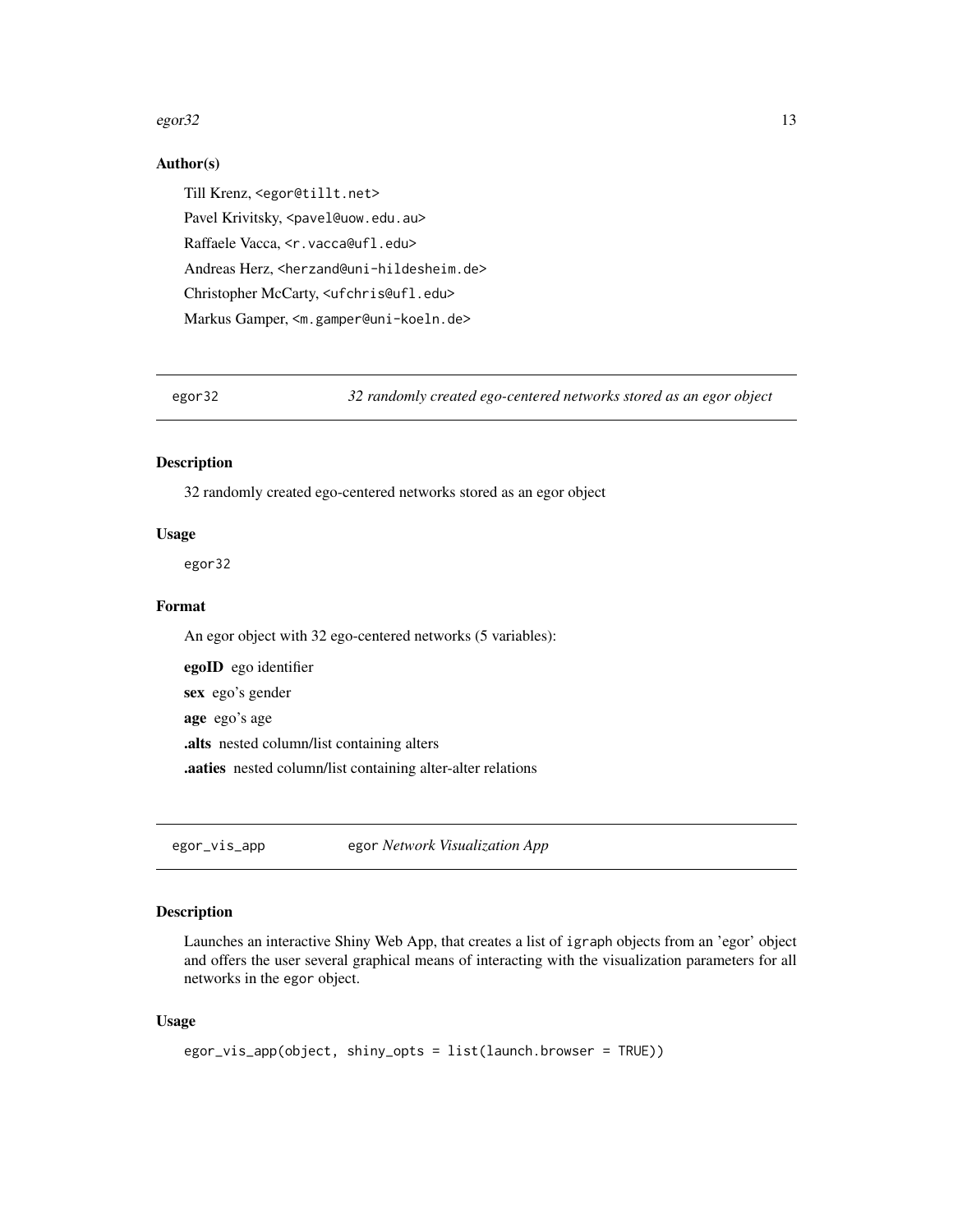## <span id="page-13-0"></span>Arguments

| object     | An egor object.                                                  |
|------------|------------------------------------------------------------------|
| shiny_opts | List of arguments to be passed to shinyApp()'s options argument. |

## Examples

```
if(interactive()){
 data("egor32")
 egor_vis_app(egor32)
}
```
egos32 *32 randomly created egos belonging to ego-centered networks*

## Description

32 randomly created egos belonging to ego-centered networks

#### Usage

egos32

## Format

A data frame with 32 sets of alter-alter relations and 4 variables:

egoID ego identifier sex ego's gender age ego's age netsize size of ego's network

ego\_density *Calculate the relationship density in ego-centered networks*

## Description

This function uses an egor object and calculates the density of all the ego-centered networks listed in the 'egor' object. Instead of an egor object, alter and alter-alter data can be provided as lists or data.frames.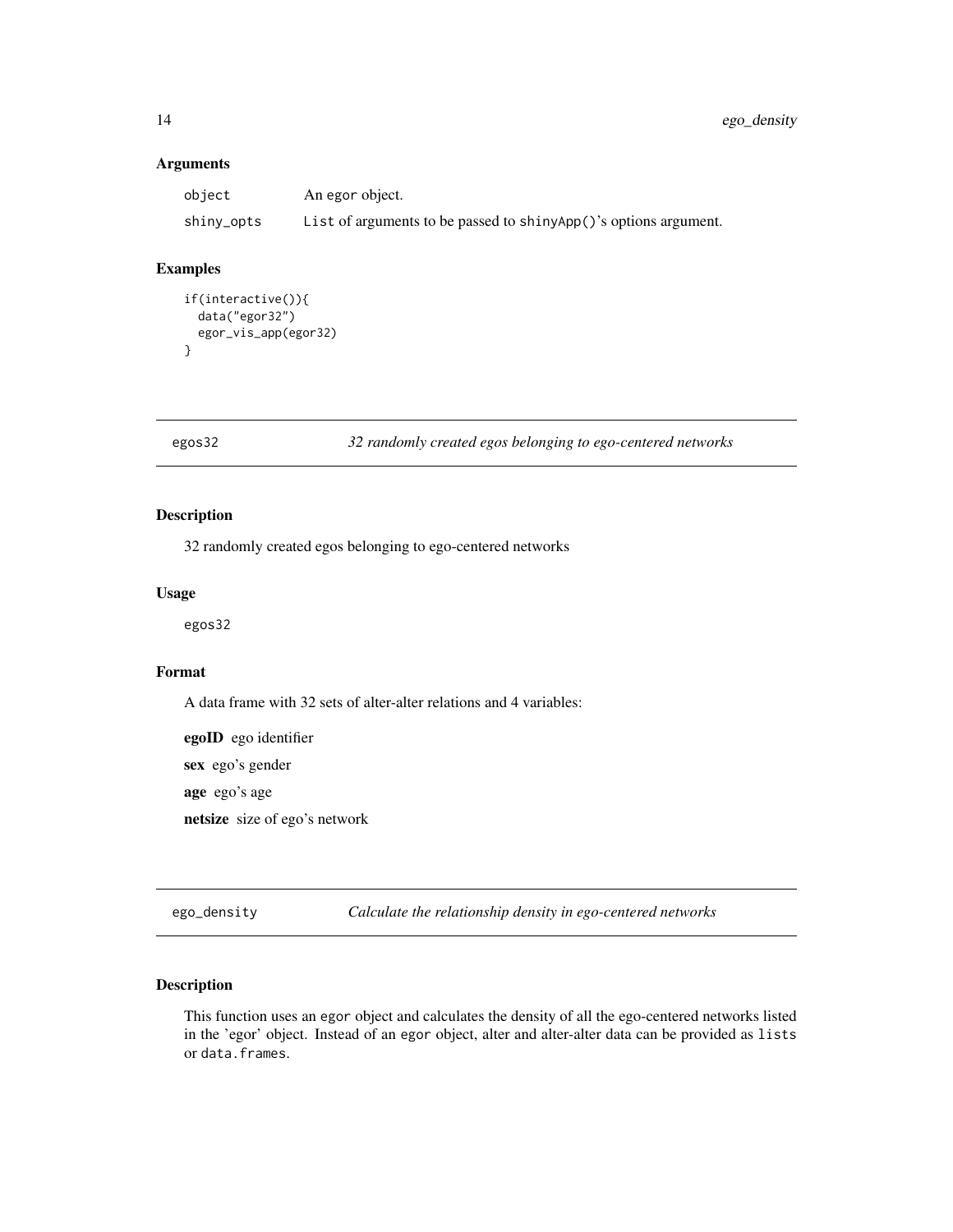## <span id="page-14-0"></span>ego\_design 15

## Usage

```
ego_density(object, ...)
## S3 method for class 'list'
ego_density(object, aaties, weight = NULL,
 max.netsize = NULL, directed = FALSE, ...)
## S3 method for class 'egor'
ego_density(object, weight = NULL, max.netsize = NULL,
 directed = FALSE, ...)## S3 method for class 'data.frame'
ego_density(object, aaties, egoID = "egoID",
 weight = NULL, max.netsize = NULL, directed = FALSE, ...)
```
#### Arguments

| object      | Either an egor object or a data. frame/ list containg alter attributes.                                                                             |
|-------------|-----------------------------------------------------------------------------------------------------------------------------------------------------|
| $\ddots$    | arguments to be passed to methods                                                                                                                   |
| aaties      | data. frame/ list containg alter-alter relations as a 'global edge list' or as a<br>list of 'edge lists'. (not needed if object is an egor object). |
| weight      | Character naming a variable containing the weight values of relations. Weights<br>should range from $0$ to $1$ .                                    |
| max.netsize | Optional parameter. Constant value used if the number of alters whose relations<br>were collected is limited.                                       |
| directed    | logical indicating if the alter-alter relation data/edges are directed or undirected.                                                               |
| egoID       | Name of ego ID variable. Only needs to be specified if alter and alter-alter data<br>is provided in global data frames.                             |

## Value

returns a vector of network density values.

## Examples

```
data("egor32")
ego_density(egor32)
```
ego\_design *Set and query the ego sampling design*

## Description

Extract, set, or update the [svydesign](#page-0-0) associated with an ego-centered dataset.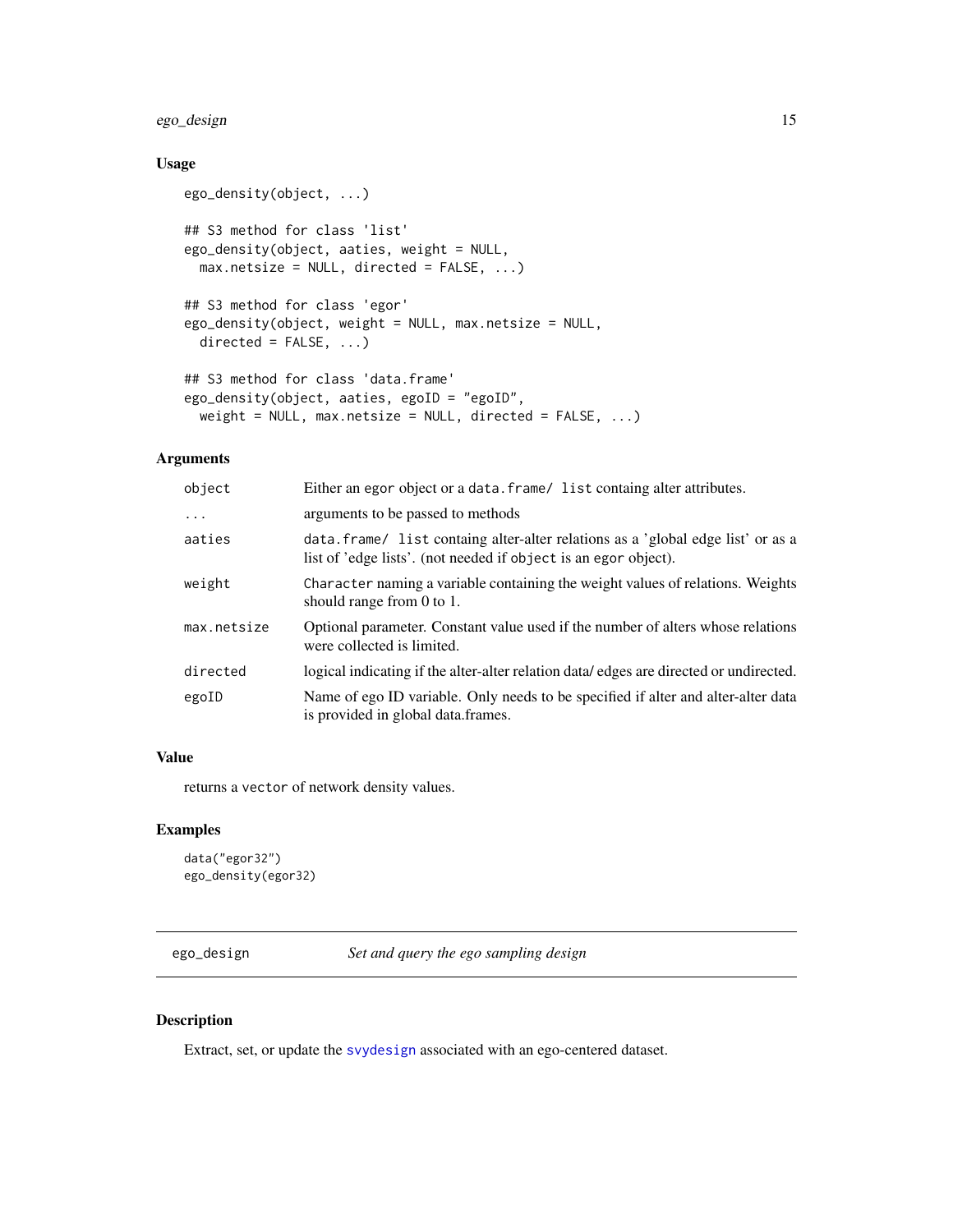## Usage

```
ego_design(x, ...)
## S3 method for class 'egor'
ego_design(x, ...)
ego_design(x, ...) <- value
## S3 replacement method for class 'egor'
ego_design(x, ...) <- value
```
## Arguments

| x     | an egor object.                                                                                                                                                                                                                             |
|-------|---------------------------------------------------------------------------------------------------------------------------------------------------------------------------------------------------------------------------------------------|
| .     | arguments to be passed to methods                                                                                                                                                                                                           |
| value | either survey, design object (like one constructed by syydesign()) or a list<br>of arguments to svydesign() specifying the sampling design for the egos. If<br>the arguments are formulas, they can refer to columns (ego attributes) of x. |

#### Note

This can be useful for adjusting or reinitializing the ego design information after the underlying ego attributes had been modified.

EI *Calculate the EI-Index for the alter-alter ties of an ego object*

## Description

The EI-Index is the division of the intra-group edge density and the outer-group edge density. It is calculated for the whole network and for subgroups. The whole network EI is a metric indicating the tendency of a network to be clustered by the categories of a given factor variable. The EI value of a groups describes the tendency of a group to be connected or not connected to other groups. Additionally, the EI index can be employed as a measurement for egos tendency to homo- /heteorphily - use the comp\_ei() command for that version of EI-Index.

#### Usage

EI(object, alt.attr)

| object   | An egor object.                     |
|----------|-------------------------------------|
| alt.attr | Character naming grouping variable. |

<span id="page-15-0"></span>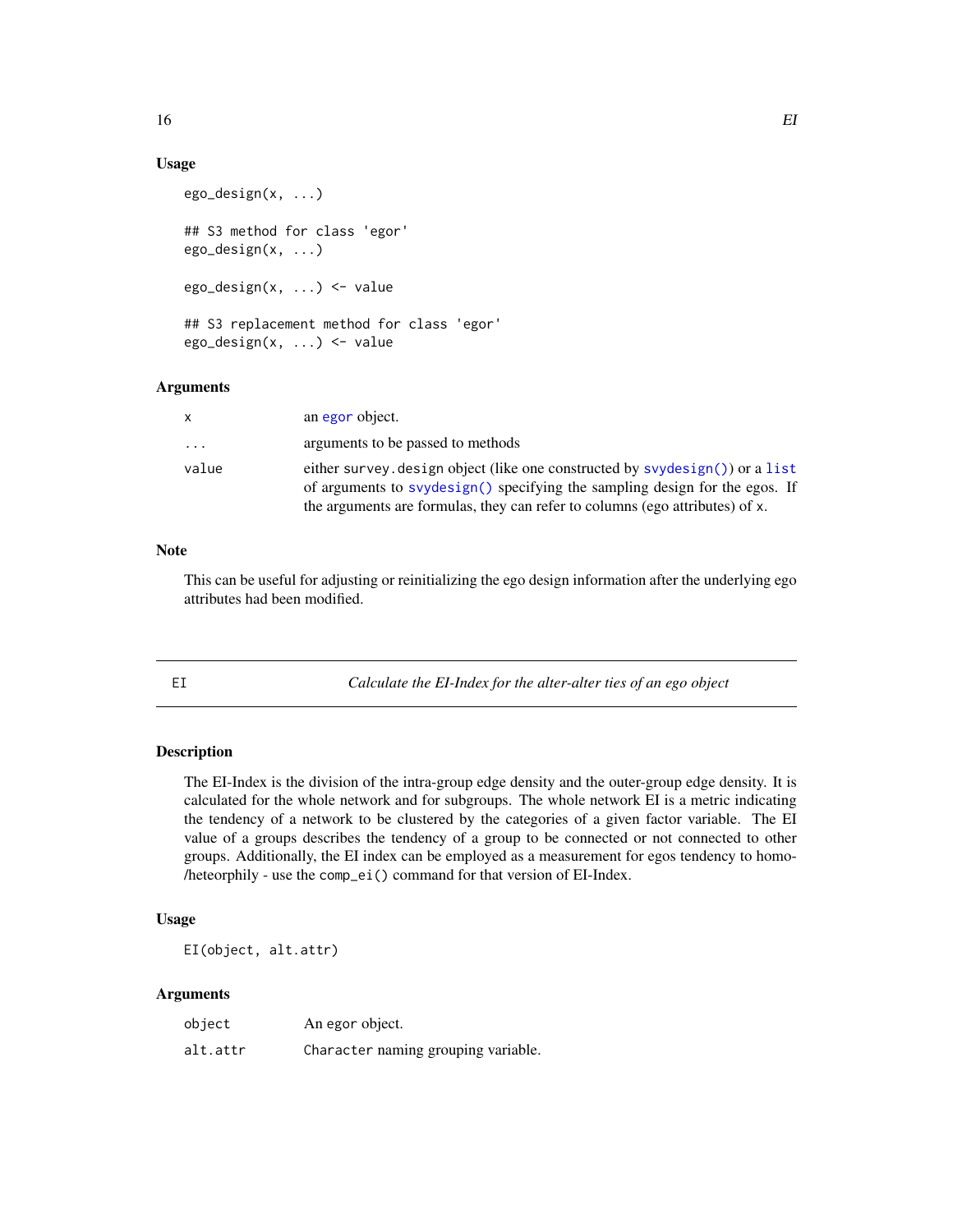#### <span id="page-16-0"></span> $gss2004$  17

#### References

Krackhardt, D., Stern, R.N., 1988. Informal networks and organizational crises: an experimental simulation. Social Psychology Quarterly 51 (2), 123-140.

Everett, M. G., & Borgatti, S. P. (2012). Categorical attribute based centrality: E-I and G-F centrality. Social Networks, 34(4), 562-569.

#### Examples

```
data("egor32")
EI(egor32, "sex")
```
gss2004 *A selective subset of GSS 2004 data*

## **Description**

This is a selective subset of General Social Survey 2004 data containing variables from network questions. See Details for description how this particular subset was selected. The data has a near 0 research value, it is provided to illustrate the functions in egor package.

#### Format

A tibble with 499 rows and the variables listed below. Data was imported from SPSS file (with haven:: $read\_sav()$  and are labelled. Functions in the **labelled** package can be used to handle them.

Variables:

id Case ID

vpsu, vstrat, wtssall Design variables and weight

age Ego's age in years

race Ego's race. 1=white, 2=black, 3=other

sex Ego's sex. 1=male, 2=female

marital Ego's marital status. 1=married, 2=widowed, 3=divorced, 4=separated, 5=never married

numgiven Number of alters mentioned

age[1-5 ] Alter's age in years

race[1-5 ] Alter's race. 1=asian, 2=black, 3=hispanic, 4=white, 5=other

sex[1-5 ] Alter's sex. 1=male, 2=female

spouse[1-5 ] Whether alter is a spouse of ego. 1=mentioned, 2=not mentioned

close[1-4 [2-5]] How close are the two alters according to ego. 1=especially close, 2=know each other, 3=total strangers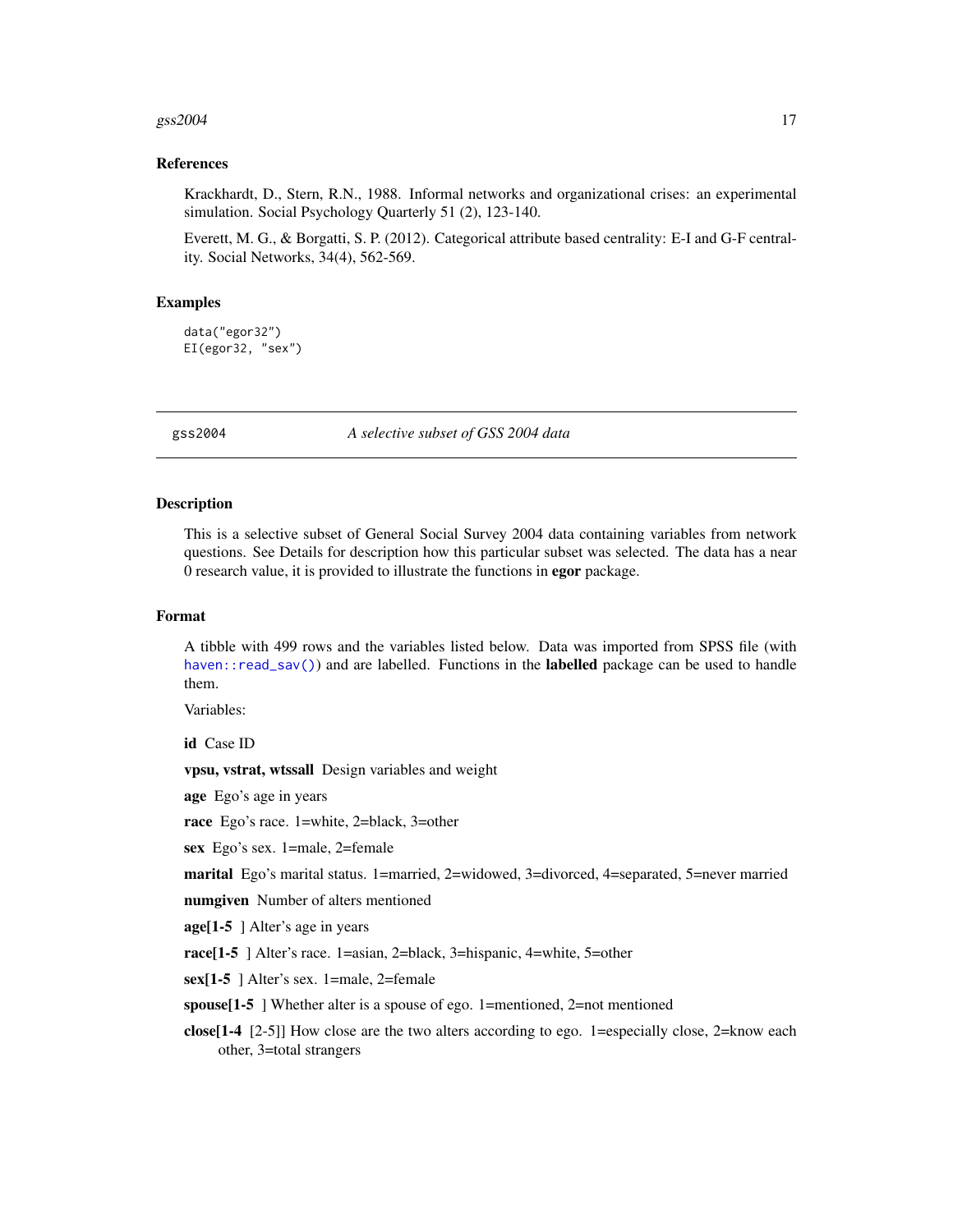## Details

This dataset was created from original GSS 2004 data for illustrative purposes such that (1) it is small and (2) contains just enough variation in respondent's personal networks to illustrate various functions in the package. It is essentially a stratified sample from original data (1472 cases). Strata correspond to groups of cases created from unique combinations of values on the following ego variables: age (3 categories), race, sex, marital, numgiven. At most 2 cases were sampled from each stratum via simple random sampling with replacement.

#### Source

General Social Survey data at NORC: <http://gss.norc.org/get-the-data>

helper *General helper functions*

#### Description

Helper functions for ego centered network analysis

#### Usage

```
dyad.poss(max.alters, directed = FALSE)
```
sanitize.wide.edges(max.alters)

create\_edge\_names\_wide(x)

dyads\_possible\_between\_groups(x, y)

din\_page\_dist(x)

### Arguments

| max.alters | A numeric giving the maximum number of alters.               |
|------------|--------------------------------------------------------------|
| directed   | A logical value indicating directedness of alter-alter data. |
| X.         | Numeric.                                                     |
| v          | Numeric.                                                     |

## Functions

- dyad.poss: Returns the count of possible edges in an undirected or directed, ego-centered network, based on the number of alters.
- sanitize.wide.edges: Generates a data.frame marking possible dyads in a wide alteralter relation data.frame. Row names corresponds to the network size. This is useful for sanitizing alter-alter relations in the wide format.

<span id="page-17-0"></span>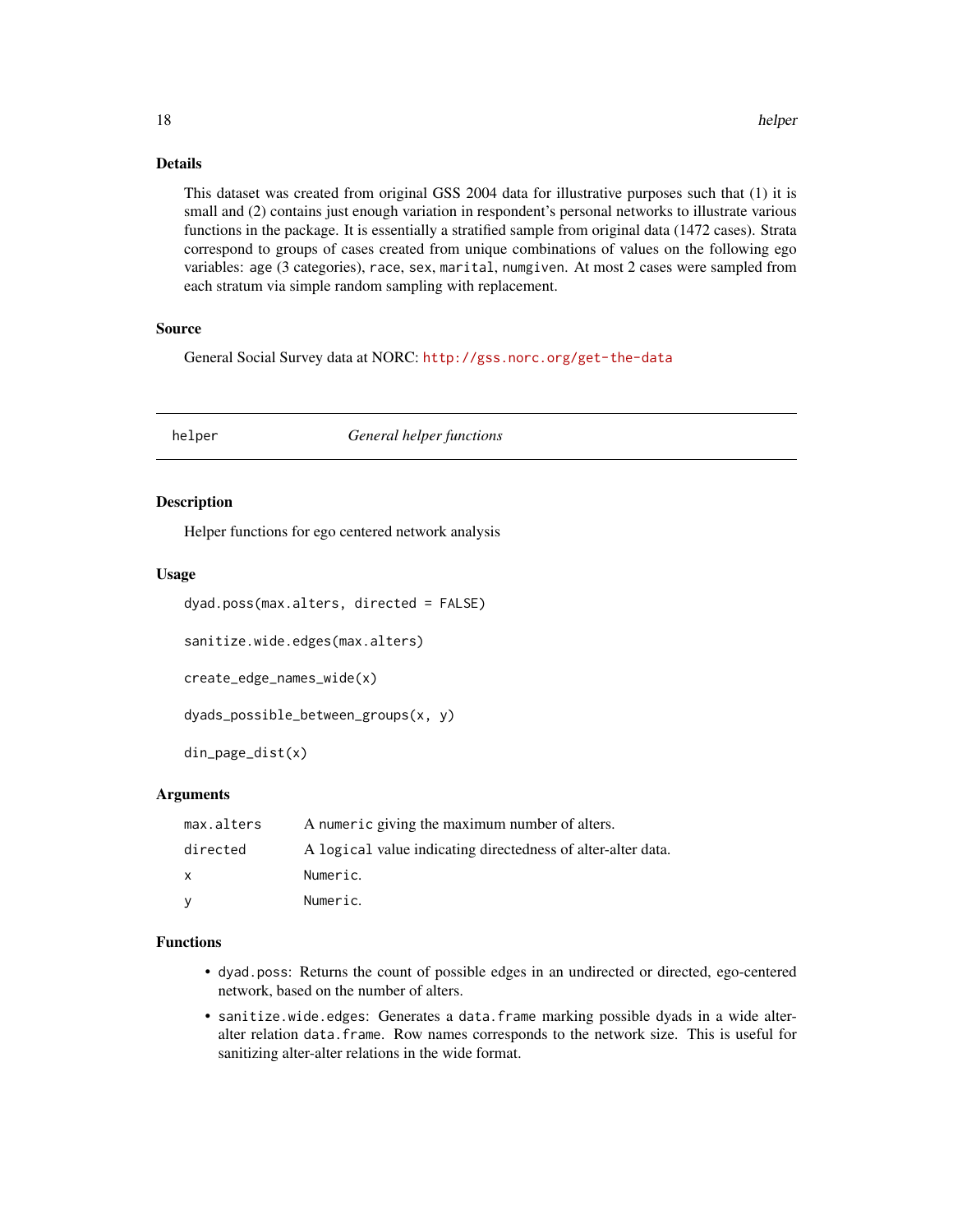## <span id="page-18-0"></span>make\_egor 19

- create\_edge\_names\_wide: Creates a vector of names for variables containing data on alteralter relations/ dyads in ego-centered networks.
- dyads\_possible\_between\_groups: Calculates the possible edges between members of different groups in an ego-centered network.
- din\_page\_dist: Calculates the optimal distribution of a number of equally sized objects on a DIN-Norm DIN 476 (i.e. DIN A4) page in landscape view.

make\_egor *Generate random ego-centered-network data.*

#### Description

This function generates random ego-centered-network data for a specified number of networks with a maximum network size. The network size of the generated networks is a normal distribution with  $sd=5$ .

#### Usage

```
make_egor(net.count, max.alters, netsize = NULL, plot = FALSE)
```
#### Arguments

| net.count  | Number of networks/egos to generate.           |
|------------|------------------------------------------------|
| max.alters | Maximum size of networks.                      |
| netsize    | Numeric for fixed network sizes.               |
| plot       | whether to plot the network size distribution. |

onefile\_to\_egor *Import ego-centered network data from 'one file format'*

#### Description

This function imports ego-centered network data, stored in a single file, providing ego, alter and edge data. This data format is used by the Allbus 2010 (GESIS) and similar social surveys.

## Usage

```
onefile_to_egor(egos, netsize, ID.vars = list(ego = "egoID"),
  attr.start.col, attr.end.col, max.alters, aa.first.var,
  aa. \text{regex} = \text{NULL}, \text{ego.}\text{vars} = \text{NULL}, \text{var.wise} = \text{FALSE}, ...
```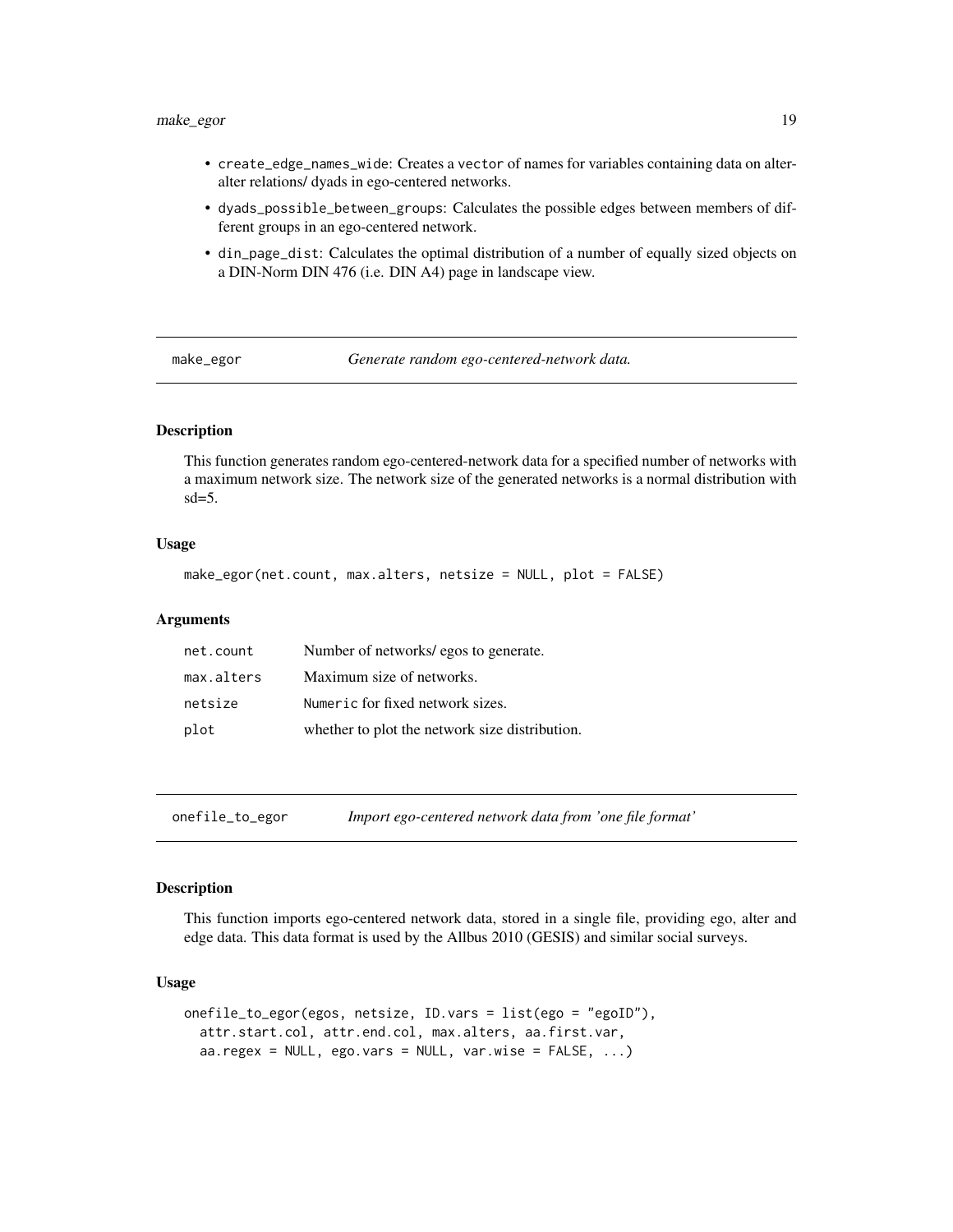## <span id="page-19-0"></span>Arguments

| egos         | Data frame containg ego data (egos as cases)                                                                                                                                                                                                                                                                                                                                             |  |
|--------------|------------------------------------------------------------------------------------------------------------------------------------------------------------------------------------------------------------------------------------------------------------------------------------------------------------------------------------------------------------------------------------------|--|
| netsize      | Vector containing values of network size per ego.                                                                                                                                                                                                                                                                                                                                        |  |
| ID. vars     | A named list containing column names of the relevant input columns:                                                                                                                                                                                                                                                                                                                      |  |
|              | ego unique identifier associated with each ego, defaulting to "egoID"; has no<br>effect if alters. df and aaties. df are both lists of data frames.                                                                                                                                                                                                                                      |  |
|              | alter unique-within-ego identifier associated with each alter, defaulting to "alterID";<br>optional aaties.df are not provided.                                                                                                                                                                                                                                                          |  |
|              | source if aaties. df is provided, the column given the alter identifier of the<br>origin of a relation.                                                                                                                                                                                                                                                                                  |  |
|              | target if aaties. df is provided, the column given the alter identifier of the<br>destination of a relation.                                                                                                                                                                                                                                                                             |  |
|              | attr.start.col Index or name of the first colum containing alter attributes.                                                                                                                                                                                                                                                                                                             |  |
| attr.end.col | Index or name of the last colum containing alter attributes.                                                                                                                                                                                                                                                                                                                             |  |
| max.alters   | Maximum number of alters.                                                                                                                                                                                                                                                                                                                                                                |  |
| aa.first.var | First column containing alter-alter relations/edges.                                                                                                                                                                                                                                                                                                                                     |  |
| aa.regex     | A Perl regular expression with name capture, intended to be run on column<br>names and capturing via named capture the following regex groups: "attr",<br>"src", and "tgt", representing the edge attribute being captured, the source<br>(or the first alter identified), and the target (or the second alter identified) of the<br>edge, respectively. See regex for more information. |  |
| ego.vars     | A data, frame of alter attributes in the wide format.                                                                                                                                                                                                                                                                                                                                    |  |
| var.wise     | Logical value indicatin if the alter attributes are sorted variable wise (defaults to<br>FALSE).                                                                                                                                                                                                                                                                                         |  |
| .            | additional arguments to egor ().                                                                                                                                                                                                                                                                                                                                                         |  |
|              |                                                                                                                                                                                                                                                                                                                                                                                          |  |

## Value

A list of six objects - the egoR object: (1) egos.df: dataframe of all egos and their attributes; (2) alters.df: dataframe of all alters; (3) alters.list: list of dataframes of all alters per ego; (4) edges: list of dataframes with edge lists per network; (5) graphs: list of igraph objects; (6) results: a result dataframe, pre-populated with the network size of each network

## References

Muller, C., Wellman, B., & Marin, A. (1999). How to Use SPSS to Study Ego-Centered Networks. Bulletin de Methodologie Sociologique, 64(1), 83-100.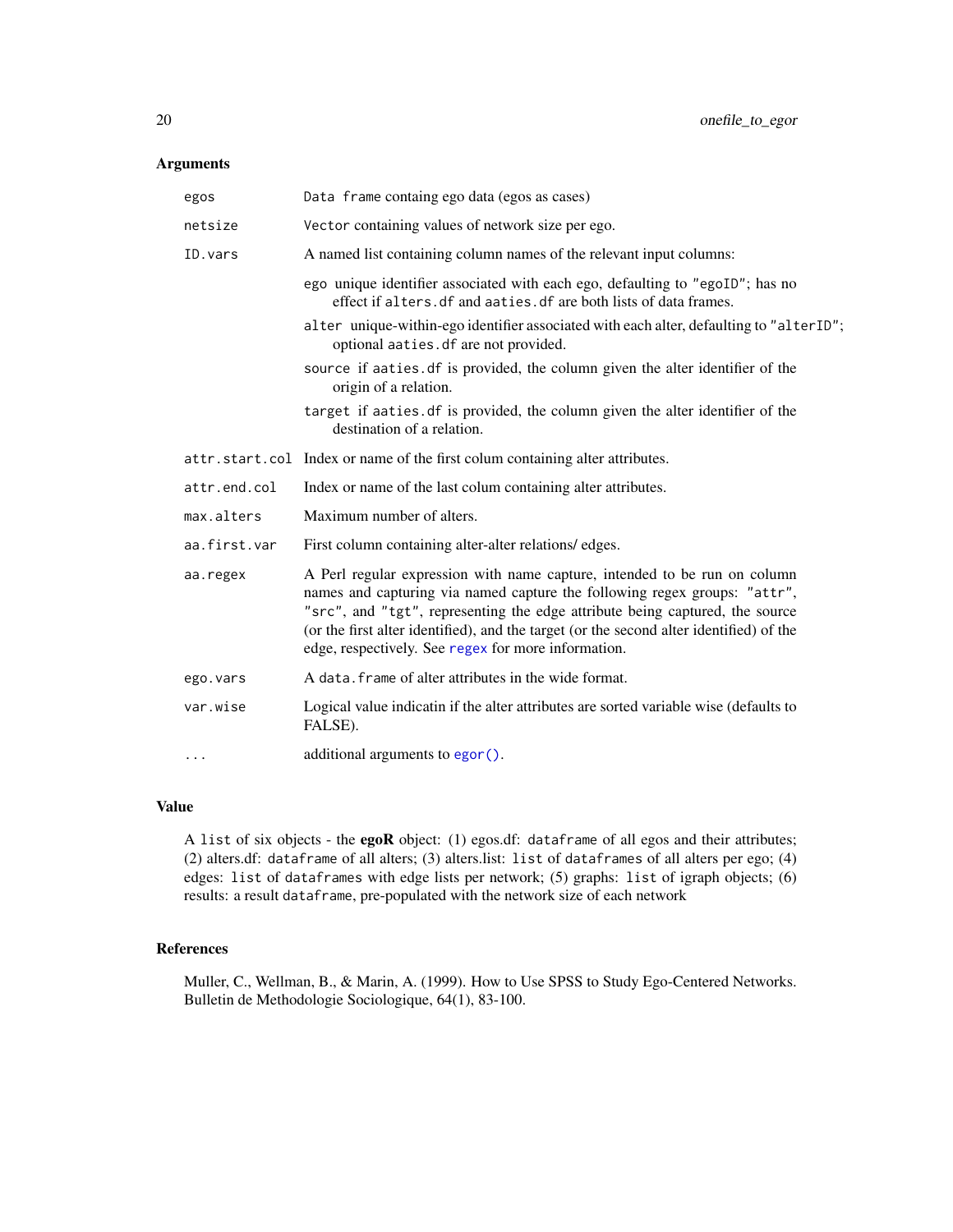<span id="page-20-0"></span>read\_egonet *Read ego-centered network data exported with EgoNet software as an* egor *object*

## Description

This function imports ego-centered network data from folders with separate files for alters-level and edge data. It will run some basic checks upon the completeness of the data and inform the user of potential problems. This function can be used to import data exported from EgoNet (McCarty 2011).

## Usage

```
read_egonet(egos.file, alter.folder, edge.folder, csv.sep = ",",
  ID.vars = list(ego = "egoID", alter = "alterID", source = "Source",
  target = "Target"), first`.col.row.names = FALSE, ...)
```
#### Arguments

| egos.file           | File name of the .csv file containing the ego data.                                                                                                 |  |
|---------------------|-----------------------------------------------------------------------------------------------------------------------------------------------------|--|
| alter.folder        | Folder name of the folder containing the alter data in separate .csv files for each<br>ego/ network.                                                |  |
| edge.folder         | Folder name of the folder containing the edge/ tie data in separate .csv files for<br>each ego/ network.                                            |  |
| csv.sep             | Character indicating the separator used in csv files.                                                                                               |  |
| ID.vars             | A named list containing column names of the relevant input columns:                                                                                 |  |
|                     | ego unique identifier associated with each ego, defaulting to "egoID"; has no<br>effect if alters. df and aaties. df are both lists of data frames. |  |
|                     | alter unique-within-ego identifier associated with each alter, defaulting to "alterID";<br>optional aaties. df are not provided.                    |  |
|                     | source if aaties. df is provided, the column given the alter identifier of the<br>origin of a relation.                                             |  |
|                     | target if aaties of is provided, the column given the alter identifier of the<br>destination of a relation.                                         |  |
| first.col.row.names |                                                                                                                                                     |  |
|                     | Boolean indicating if first column contains row names, that are to be skipped,<br>default is FALSE.                                                 |  |
|                     | additional arguments to egor().                                                                                                                     |  |
|                     |                                                                                                                                                     |  |

#### Value

A list of six objects - the egoR object: (1) egos.df: dataframe of all egos and their attributes; (2) alters.df: dataframe of all alters; (3) alters.list: list of dataframes of all alters per ego; (4) edges: list of dataframes with edge lists per network; (5) graphs: list of igraph objects; (6) results: a result dataframe, pre-populated with the network size of each network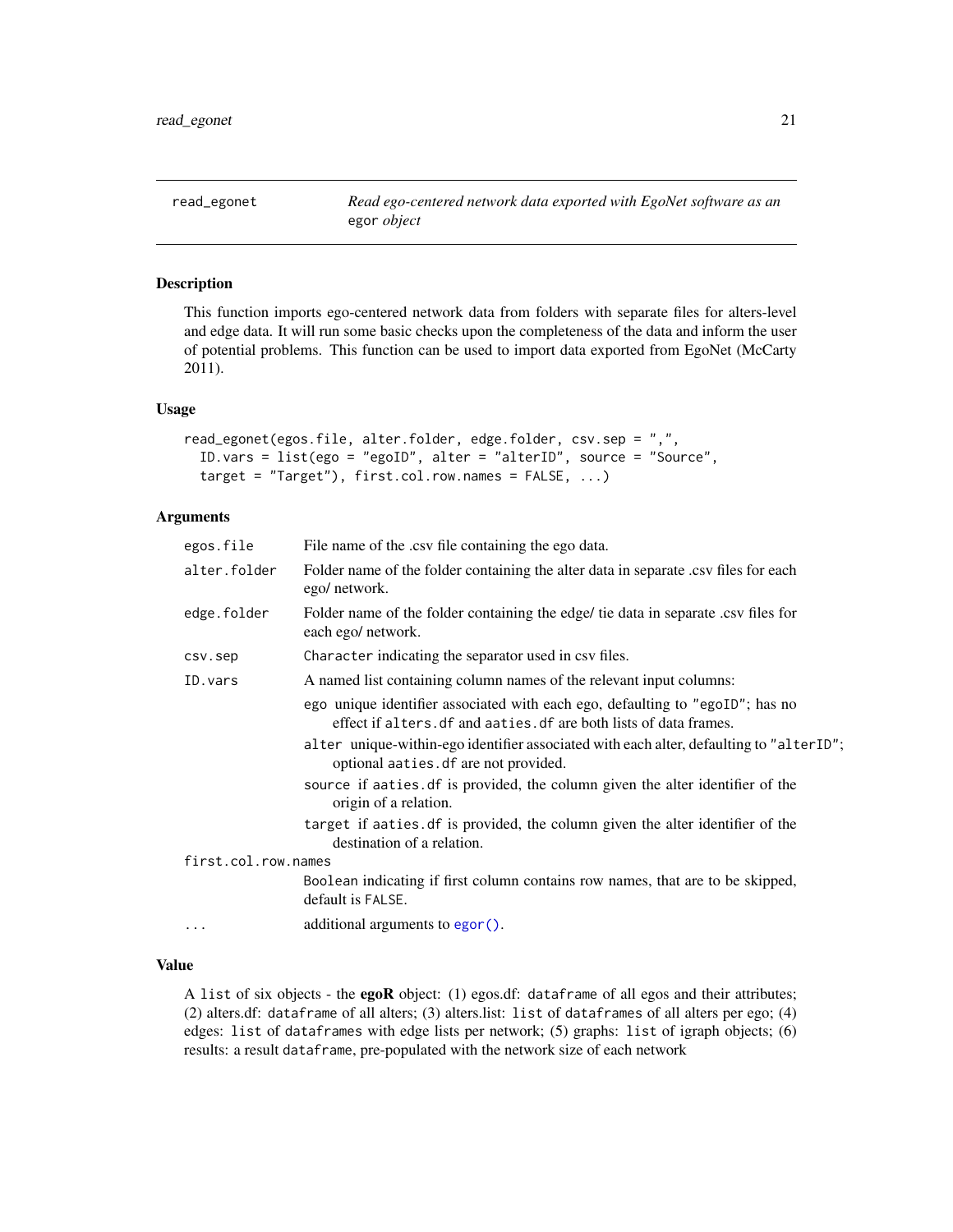## Examples

```
egos.file <- system.file("extdata", "egos_32.csv", package = "egor")
alters.folder <- system.file("extdata", "alters_32", package = "egor")
edge.folder <- system.file("extdata", "edges_32", package = "egor")
ef <- read_egonet(egos.file = egos.file,
                          alter.folder = alters.folder,
                          edge.folder = edge.folder,
                          csv.\text{sep} = ";")
```

| owlist |  |
|--------|--|
|--------|--|

#### rowlist *Convert a table to a list of rows*

#### Description

A convenience function converting a [data.frame\(\)](#page-0-0) or a [tibble\(\)](#page-0-0).

#### Usage

rowlist(x)

#### Arguments

x a [data.frame\(\)](#page-0-0), a [tibble\(\)](#page-0-0), or some other table data structure backed by a [list\(\)](#page-0-0) of columns.

#### Value

 $A list()$  $A list()$  of length nrow(x), with each element itself a named  $list()$  containing the elements in the corresponding row.

## Examples

```
library(tibble)
(df <- tibble(x=2:1, y=list(list(1:3), list(3:4))))
rowlist(df)
```
<span id="page-21-0"></span>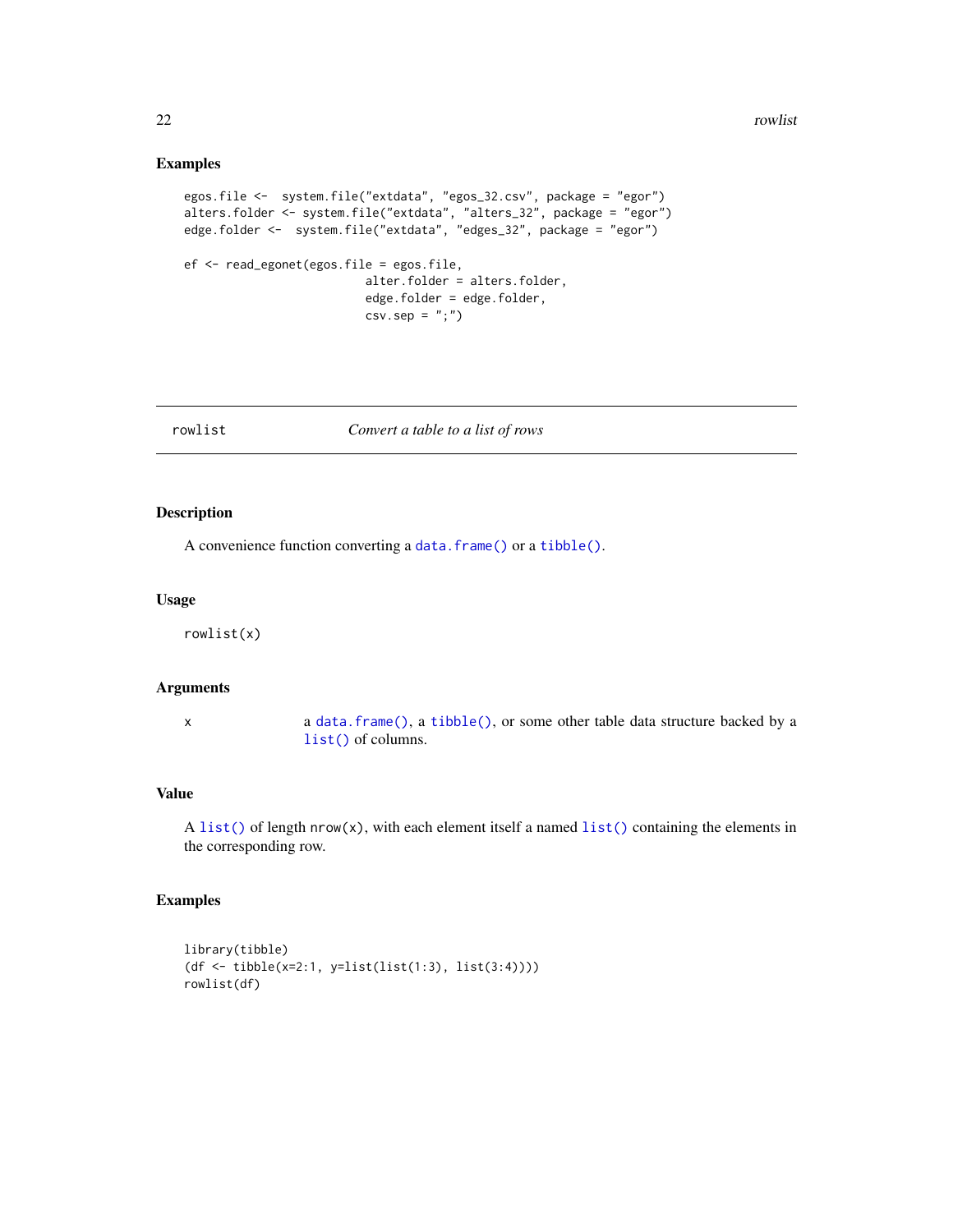<span id="page-22-0"></span>

## Description

Functions to index and take subsets of [egor\(\)](#page-10-1) objects: manipulate egos, alters, or alter-alter ties.

## Usage

```
## S3 method for class 'egor'
subset(x, subset, ..., unit = c("ego", "alter", "aatie"))
## S3 method for class 'egor'
x[i, j, unit = c("ego", "alter", "aatie"), ...]
```

| x        | an egor () object.                                                                                                                                                                                                                                             |  |
|----------|----------------------------------------------------------------------------------------------------------------------------------------------------------------------------------------------------------------------------------------------------------------|--|
| subset   | either an expression evaluated on each of the rows of egor () (as in the epony-<br>mous argument of $subset()$ or a function whose first argument is a row, spec-<br>ifying which egos, alters, or alter-alter ties to keep; output format depends on<br>unit: |  |
|          | "ego" a single logical value specifying whether the ego should be kept.                                                                                                                                                                                        |  |
|          | "alter" either an integer vector of indices specifying which alters to select or<br>a logical vector of length nrow(x) specifying which alters should be kept.                                                                                                 |  |
|          | "aatie" either an integer vector of indices specifying which alter-alter ties to<br>select or a logical vector of length $nrow(x)$ specifying which alter-alter ties<br>should be kept.                                                                        |  |
|          | the expressions can access variables in the calling environment; columns of<br>egor () as variables (which mask the variables in the calling environment), as<br>well as the following "virtual" columns to simplify indexing:                                 |  |
|          | <b>Ego index</b> . egoRow contains the index (counting from 1) of the row being eval-<br>uated. (This can be used to access vector variables in the calling environ-<br>ment.)                                                                                 |  |
|          | Alter index . altRow contains the index (counting from 1) of the row number<br>in the alter table.                                                                                                                                                             |  |
|          | Alter-alter indices . srcRow and . tgtRow contain the index (counting from 1)<br>of the row of the alter being refereced by . srcID and . tgtID. (This can be<br>used to quickly access the attributes of the alters in question.)                             |  |
| $\cdots$ | extra arguments to subset if subset is a function; otherwise unused.                                                                                                                                                                                           |  |
| unit     | a selector of the unit of analysis being affected: the egos, the alters or the (alter-<br>alter) ties. Note that only one type of unit can be affected at a time.                                                                                              |  |
| i        | depends on unit:                                                                                                                                                                                                                                               |  |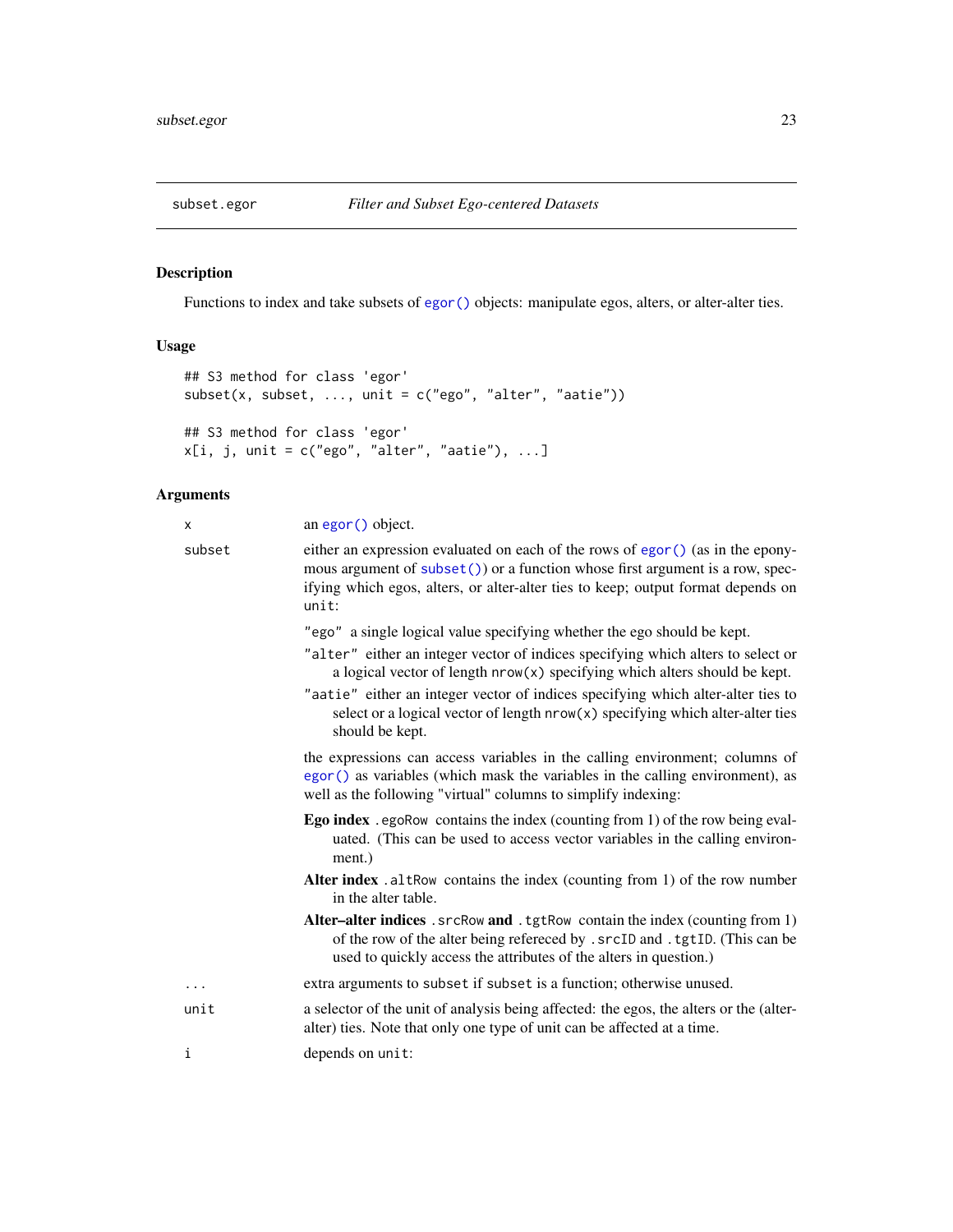- <span id="page-23-0"></span>"ego" either an integer vector of indices specifying which egos to select or a logical vector of length nrow(x) specifying which rows should be kept; a logical list of length nrow(x) is acceptable as well.
- "alter" a ragged array (a [list\(\)](#page-0-0)) of length  $nrow(x)$ , either of integer vectors of indices specifying which alters to select for the corresponding ego or of logical vectors of length nrow(x\$.alts[k,,drop=FALSE]) specifying which alters should be kept.
- "aatie" a ragged array (a [list\(\)](#page-0-0)) of length nrow(x), either of integer vectors of indices specifying which alter-alter ties to select for the corresponding ego or of logical vectors of length nrow(x\$.aaties[k,,drop=FALSE]) specifying which ties should be kept

In general, constructing selection arrays for alters and ties is complicated and error-prone, so the use of [subset\(\)](#page-0-0) is recommended.

j either an integer vector specifying which columns of the filtered structure (ego, alters, or ties) to select, or a logical vector specifying which columns to keep.

#### Details

Removing or duplicating an ego will also remove or duplicate their alters and ties.

#### Value

An [egor\(\)](#page-10-1) object.

## Examples

```
# Generate a small sample dataset
(e \leq - \text{make\_egor}(5, 4))# First three egos in the dataset
e[1:3,]
# Similarly with subset()
subset(e, .egoRow <= 3)
# Using an external vector
# (though normally, we would use e[.keep,] here)
.keep <- rep(c(TRUE, FALSE), length.out=nrow(e))
subset(e, .keep[.egoRow])
# a more robust version of the above: pass a function of row and
# keep (which is passed as an additional argument to the function):
subset(e, function(r, keep) keep[r$.egoRow], .keep)
# Only keep egos with exactly three alters
subset(e, nrow(.alts)==3)
# Only keep egos with exactly two female alters
```

```
subset(e, sum(.alts$sex=="w")==2)
```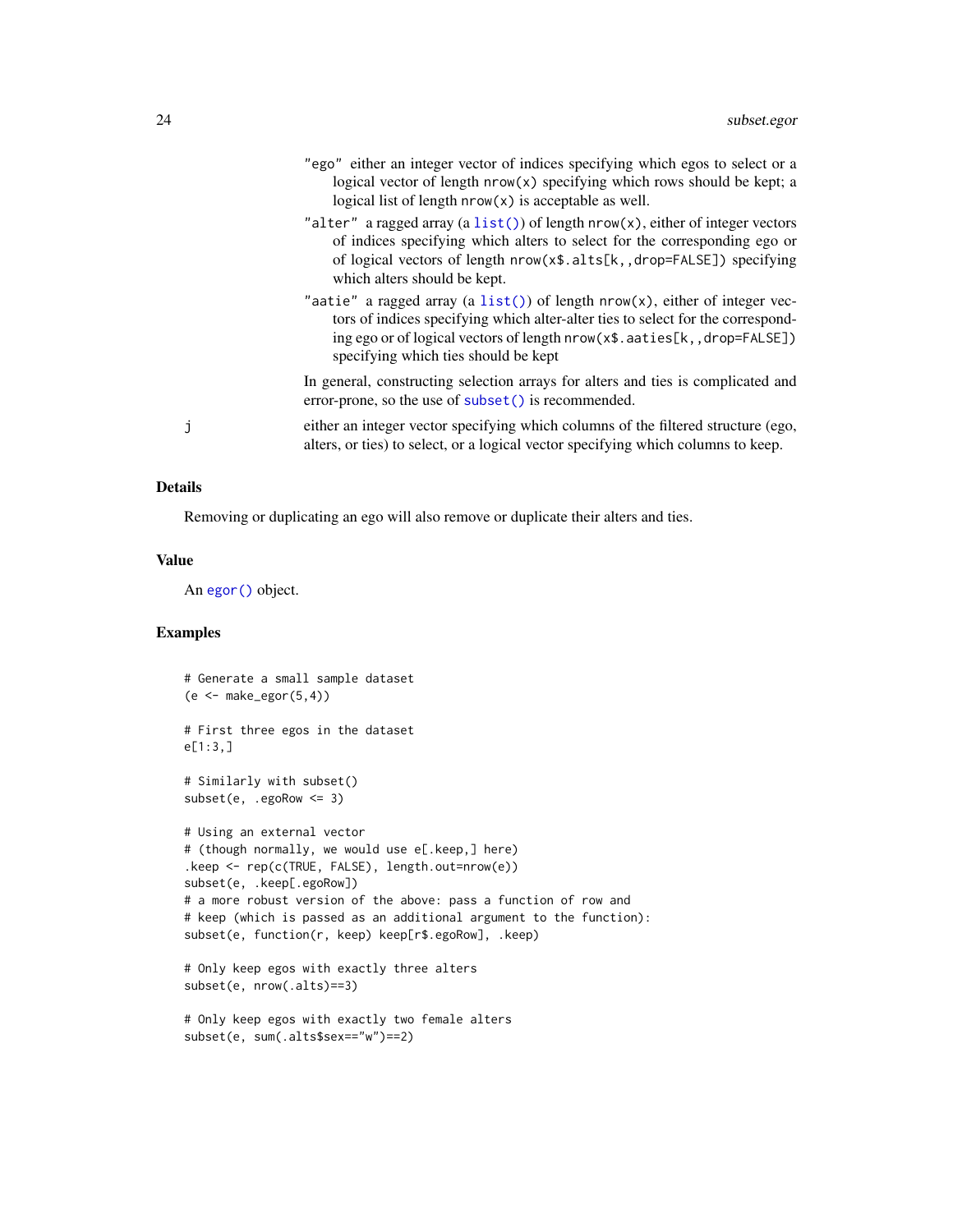## <span id="page-24-0"></span>summary.egor 25

```
# Only keep female alters
subset(e, .alts$sex=="w", unit="alter")
# Only keep alters of a different sex form ego
subset(e, sex != .alts$sex, unit="alter")
# Only keep homophilous alter-alter ties
subset(e, .alts$sex[.aaties$.srcRow] ==
          .alts$sex[.aaties$.tgtRow],
      unit="aatie")
```
summary.egor *Methods to print and summarize* [egor](#page-10-1) *objects*

## Description

Methods to print and summarize [egor](#page-10-1) objects

#### Usage

```
## S3 method for class 'egor'
summary(object, ...)
## S3 method for class 'egor'
print(x, \ldots)
```
## Arguments

| object, x | an egor object.                                                         |
|-----------|-------------------------------------------------------------------------|
| $\cdots$  | additional arguments, either unused or passed to lower-level functions. |

| threefiles_to_egor | Read/ import ego-centered network data from the three files format, |
|--------------------|---------------------------------------------------------------------|
|                    | EgoWeb2.0 or openeddi.                                              |

#### Description

These functions read ego-centered network data from the three files format, EgoWeb2.0 or openeddi and transform it to an egoR object. The three files format consists of an ego file, on alters file and one file containing the edge data. EgoWeb2.0 and openeddi use variations of this format.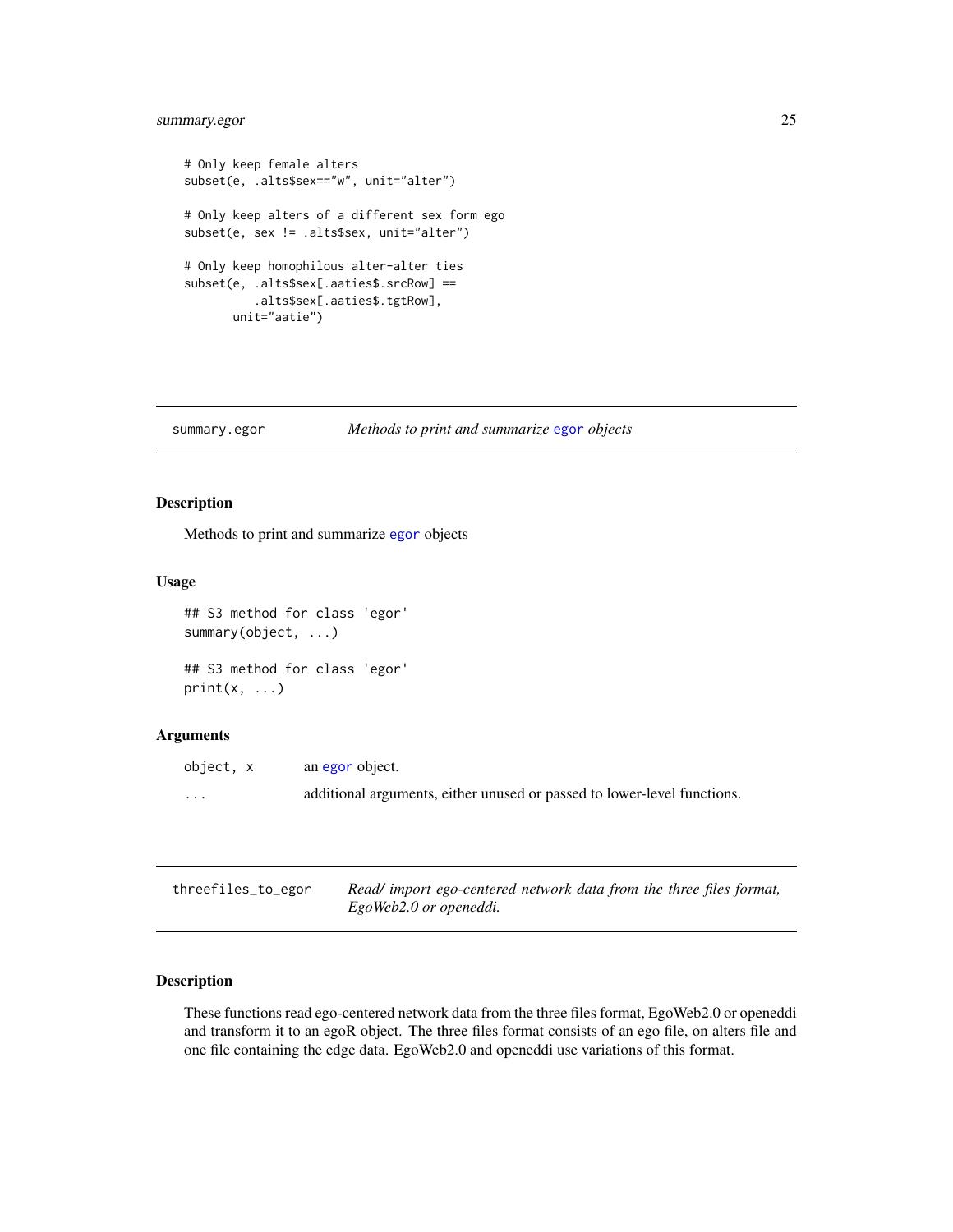```
threefiles_to_egor(egos, alters.df, edges, ID.vars = list(ego = "egoID",
 alter = "alterID", source = "Source", target = "Target"),
 ego.vars = NULL, ...)read_egoweb(alter.file, edges.file, egos.file = NULL,
  ID.vars = list(ego = "EgoID", alter = "Alter.Number", source =
  "Alter.1.Number", target = "Alter.2.Number"), ego.vars = NULL, ...)
read_openeddi(egos.file = NULL, alters.file = NULL,
  edges.file = NULL, ID.vars = list(ego = "puid", alter = "nameid",
  source = "nameid", target = "targetid"), ego.vars = NULL, ...)
```
#### Arguments

| egos        | Data frame containg ego data (egos as cases)                                                                                                        |  |
|-------------|-----------------------------------------------------------------------------------------------------------------------------------------------------|--|
| alters.df   | dataframe containing alters data (alters as cases), alters are separated by a vari-<br>able containg an egoID.                                      |  |
| edges       | Dataframe. A global edge list, first column is ego ID variable. egos.                                                                               |  |
| ID.vars     | A named list containing column names of the relevant input columns:                                                                                 |  |
|             | ego unique identifier associated with each ego, defaulting to "egoID"; has no<br>effect if alters. df and aaties. df are both lists of data frames. |  |
|             | alter unique-within-ego identifier associated with each alter, defaulting to "alterID";<br>optional aaties.df are not provided.                     |  |
|             | source if aaties. df is provided, the column given the alter identifier of the<br>origin of a relation.                                             |  |
|             | target if aaties. df is provided, the column given the alter identifier of the<br>destination of a relation.                                        |  |
| ego.vars    | A data. frame of alter attributes in the wide format.                                                                                               |  |
| .           | additional arguments to egor ().                                                                                                                    |  |
| alter.file  | A character specifiying the filename of the alters data.                                                                                            |  |
| edges.file  | A character specifiying the filename of the edge data.                                                                                              |  |
| egos.file   | A character specifiying the filename of the ego data.                                                                                               |  |
| alters.file | Character name of the alters data file.                                                                                                             |  |

## Value

A list of six objects - the egoR object: (1) egos.df: dataframe of all egos and their attributes; (2) alters.df: dataframe of all alters; (3) alters.list: list of dataframes of all alters per ego; (4) edges: list of dataframes with edge lists per network; (5) graphs: list of igraph objects; (6) results: a result dataframe, pre-populated with the network size of each network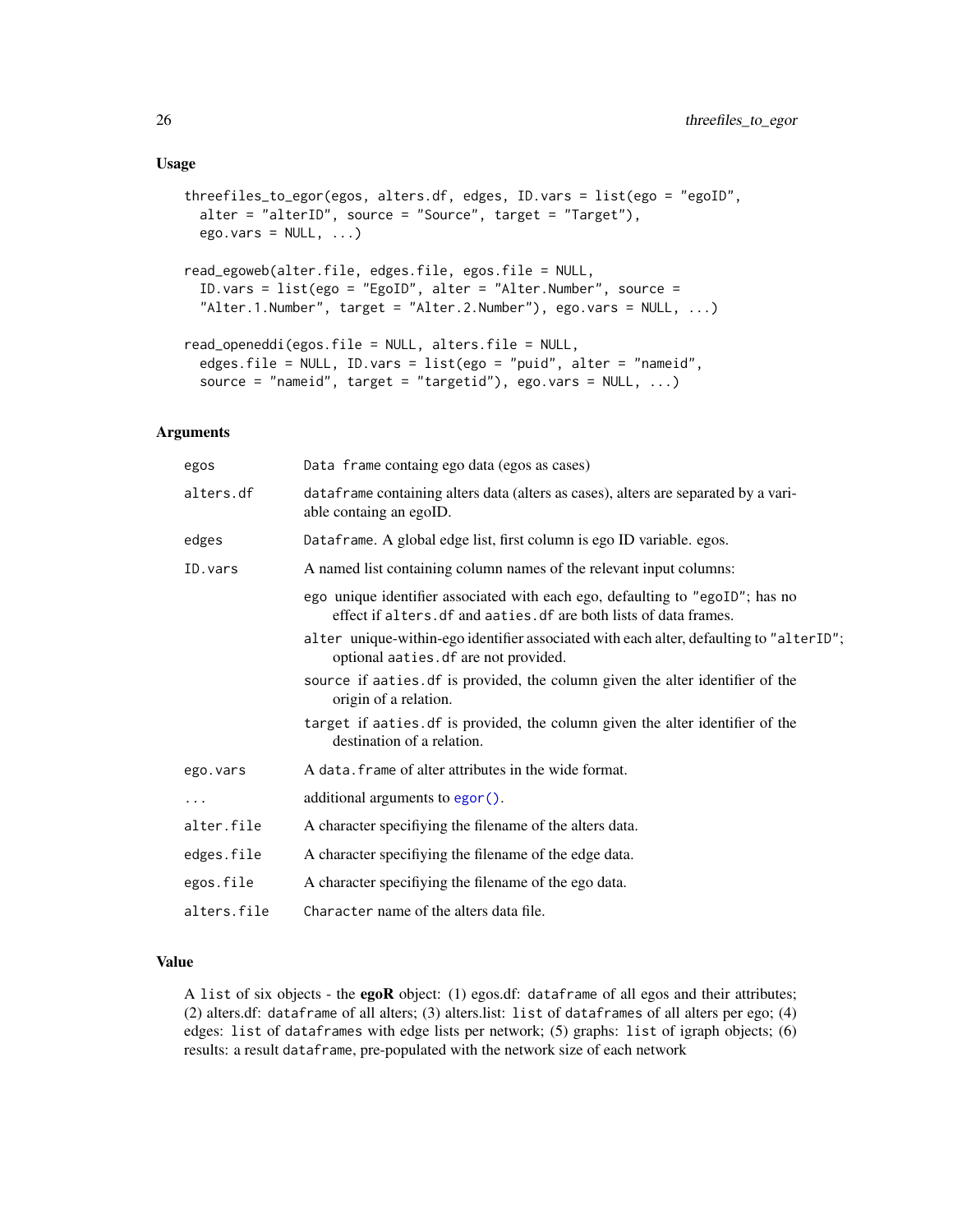#### <span id="page-26-0"></span>trim\_aaties 27

#### Functions

- read\_egoweb: This function reads in data from an EgoWeb 2.0 survey and transforms it to an egoR object. If no file name for the egos file is provided ego data is assumed to be merged with alters data and it will be extracted by read\_egoweb. By default the standard ID variable names of EgoWeb are used, if you need to specify the ID variable names use the ID.vars parameter. Further Information: github.com/qualintitative/egoweb
- read\_openeddi: This function reads in data created by the openeddi survey software and transforms it to an egoR object. If no parameters are provided read\_openeddi will try to find the adequate files in the working directory. By default the standard ID variable names of openeddi are used, if you need to specify the ID variable names use the ID.vars parameter. Further Information: www.openeddi.com

#### Examples

```
# The data for read.egonet.threefiles() needs to be loaded with read.csv(),
# for it to be converted to an egoR object.
egos.file <- system.file("extdata", "egos_32.csv", package = "egor")
alters.file <- system.file("extdata", "alters_32.csv", package = "egor")
edges.file <- system.file("extdata", "edges_32.csv", package = "egor")
egos <- read.csv2(egos.file)
alters <- read.csv2(alters.file)
edges <- read.csv2(edges.file)
tf <- threefiles_to_egor(egos = egos, alters.df = alters, edges = edges)
# read_egoweb() and read_openeddi() read the files directly from the disk.
#' # Fetch current working directory
wd < - getwd()
#' setwd(system.file("extdata", "openeddi", package = "egor"))
oe <- read_openeddi()
setwd(system.file("extdata", "egoweb", package = "egor"))
ew <- read_egoweb(alter.file = "alters_32.csv", edges.file = "edges_32.csv",
                  egos.file = "egos_32.csv")
# Restore working directory
setwd(wd)
```
trim\_aaties *Trims alter-alter ties of alters that are missing/ deleted from alters data*

#### **Description**

Trims alter-alter ties of alters that are missing/ deleted from alters data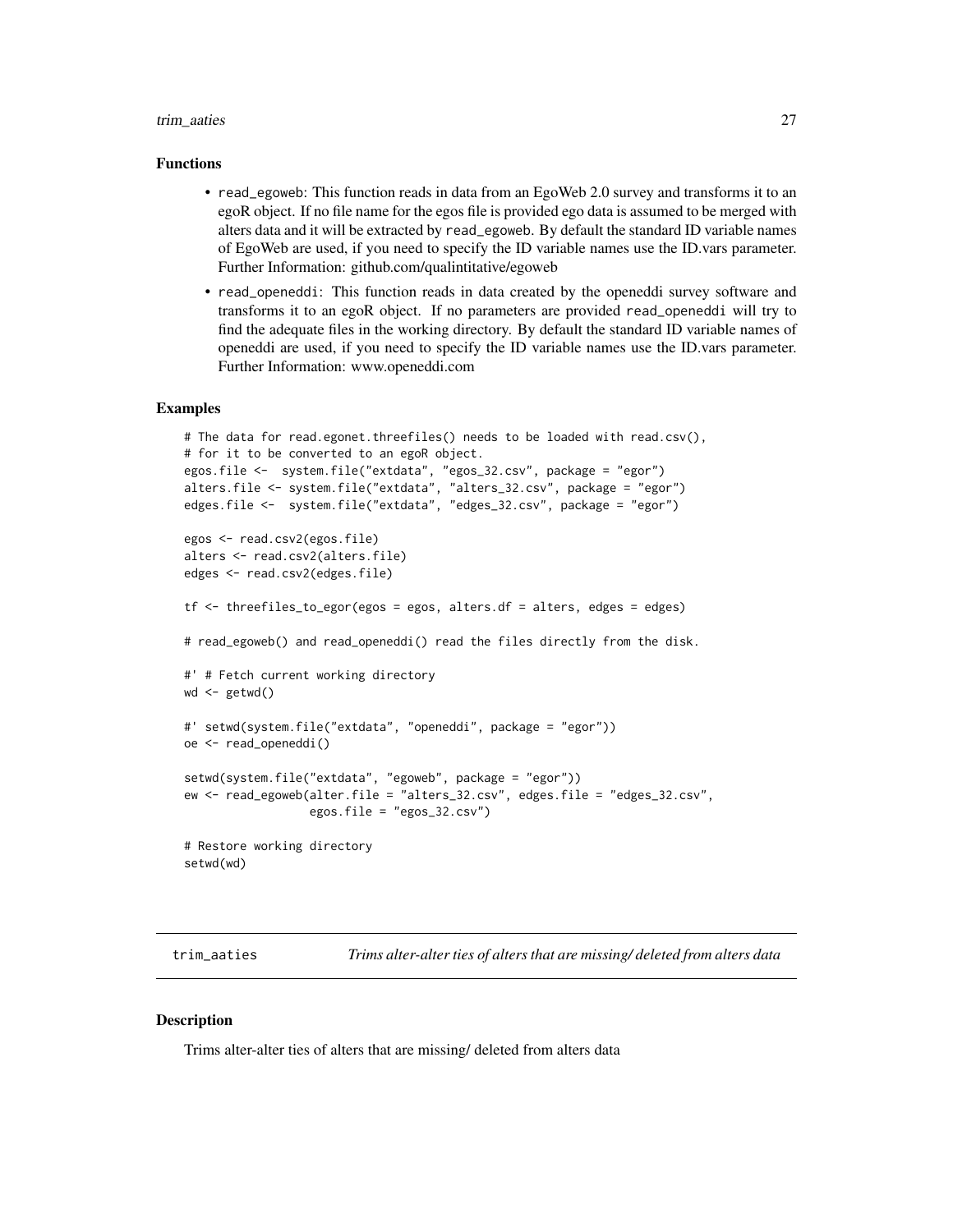## Usage

trim\_aaties(object)

### Arguments

object An egor object.

## Value

An egor object with trimmed alter-alter ties (.aaties).

twofiles\_to\_egor *Import ego-centered network data from two file format*

#### Description

This function imports ego-centered network data, stored in two files, where one file contains the ego attributes and the edge information and the other file contains the alters data. This form of data storage for ego-centered network data is proposed by Muller, Wellman and Marin (1999).

#### Usage

```
twofiles_to_egor(egos, alters, netsize = NULL, ID.vars = list(ego =
  "egoID", alter = "alterID", source = "Source", target = "Target"),
 e.max.alters, e.first.var, ego.vars = NULL, selection = NULL, ...)
```

| egos                                                                                                                      | Data frame containg ego data (egos as cases)                                                                                                        |  |
|---------------------------------------------------------------------------------------------------------------------------|-----------------------------------------------------------------------------------------------------------------------------------------------------|--|
| alters                                                                                                                    | Data frame containing alters data (alters as cases), alters are separated by a<br>variable containg an egoID.                                       |  |
| netsize                                                                                                                   | Vector containing values of network size per ego.                                                                                                   |  |
| ID.vars                                                                                                                   | A named list containing column names of the relevant input columns:                                                                                 |  |
|                                                                                                                           | ego unique identifier associated with each ego, defaulting to "egoID"; has no<br>effect if alters. df and aaties. df are both lists of data frames. |  |
|                                                                                                                           | alter unique-within-ego identifier associated with each alter, defaulting to "alterID";<br>optional aaties. df are not provided.                    |  |
|                                                                                                                           | source if aaties of is provided, the column given the alter identifier of the<br>origin of a relation.                                              |  |
|                                                                                                                           | target if aaties of is provided, the column given the alter identifier of the<br>destination of a relation.                                         |  |
| e.max.alters                                                                                                              | Maximum number of alters that are included in edge data.                                                                                            |  |
| e.first.var                                                                                                               | Index or name of the first column in egos containing edge data.                                                                                     |  |
| Character vector naming variables in the egos data, in order to copy them in<br>ego.vars<br>to the long alters dataframe. |                                                                                                                                                     |  |

<span id="page-27-0"></span>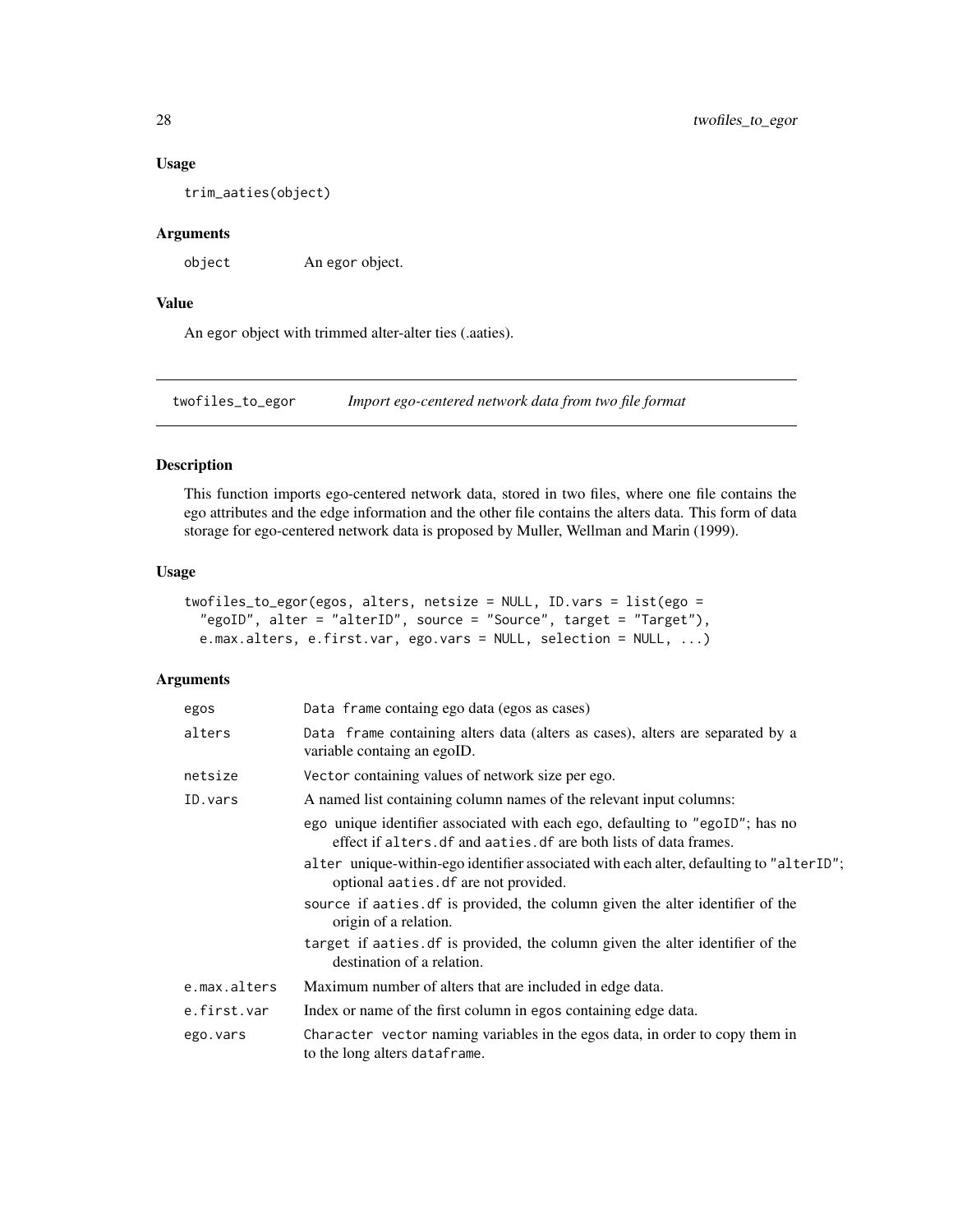#### <span id="page-28-0"></span>vert.attr 29

| selection               | Character naming numeric variable indicating alters selection with zeros and |
|-------------------------|------------------------------------------------------------------------------|
|                         | ones.                                                                        |
| $\cdot$ $\cdot$ $\cdot$ | additional arguments to egor ().                                             |

## Value

A list of six objects - the egoR object: (1) egos.df: dataframe of all egos and their attributes; (2) alters.df: dataframe of all alters; (3) alters.list: list of dataframes of all alters per ego; (4) edges: list of dataframes with edge lists per network; (5) graphs: list of igraph objects; (6) results: a result dataframe, pre-populated with the network size of each network

<span id="page-28-1"></span>

vert.attr *Vertex attribute to data frame into graph.*

#### Description

Extracts a vertex variable from a data.frame and returns it as a vector ready to be set as vertex attribute in a graph. May aggregate the variable by node before returning. This function extracts variables at the author level from 'data' and set them as vertex.attributes in 'graph', a network of authors. The function aggregates the variable by author using the aggregating function FUN. The function needs a 'graph' igraph object of authors in which the UFIDs are recorded as a attribute, and a 'data' data.frame in which the same UFIDs are associated to a variable (attribute). The function takes data and aggregates FUN(attribute) by dataID in 'data'. It returns the result of the aggregation in the order of dataID given by V(graph)\$name. NOTE that if attribute is categorical (e.g. College), the argument FUN is ignored and vert.attr() is just going to take the category of the variable for authorID (if there are more than 1 category, e.g. more than 1 Academic Units, for the same authorID, vert.attr just takes the 1st category associated to authorID in 'data').

#### Usage

```
vert.attr(data, attribute, graph, dataID, graphID = "name", FUN = NA,
 unfactor = TRUE)
```

| data       | Data frame. The data frame containing the author attribute variable to be im-<br>ported in the graph (it must also include a authorID variable).                                                                                                                       |
|------------|------------------------------------------------------------------------------------------------------------------------------------------------------------------------------------------------------------------------------------------------------------------------|
| attribute  | A variable name in 'data' (as character)                                                                                                                                                                                                                               |
| graph      | Researchers graph where to import the attribute.                                                                                                                                                                                                                       |
| dataID     | Character. The variable in data giving the ID of nodes in the graph (authors)                                                                                                                                                                                          |
| graphID    | Character. The vertex attribute of graph that gives node IDs (i.e. IDs of authors)<br>which are the same as dataID.                                                                                                                                                    |
| <b>FUN</b> | A function name given as character. The argument is ignored if "data" has one<br>record for each dataID value, i.e. does not need aggregation by dataID. If NA<br>or missing, attribute is aggregated by just taking its 1st non-NA value for each<br>value of dataID. |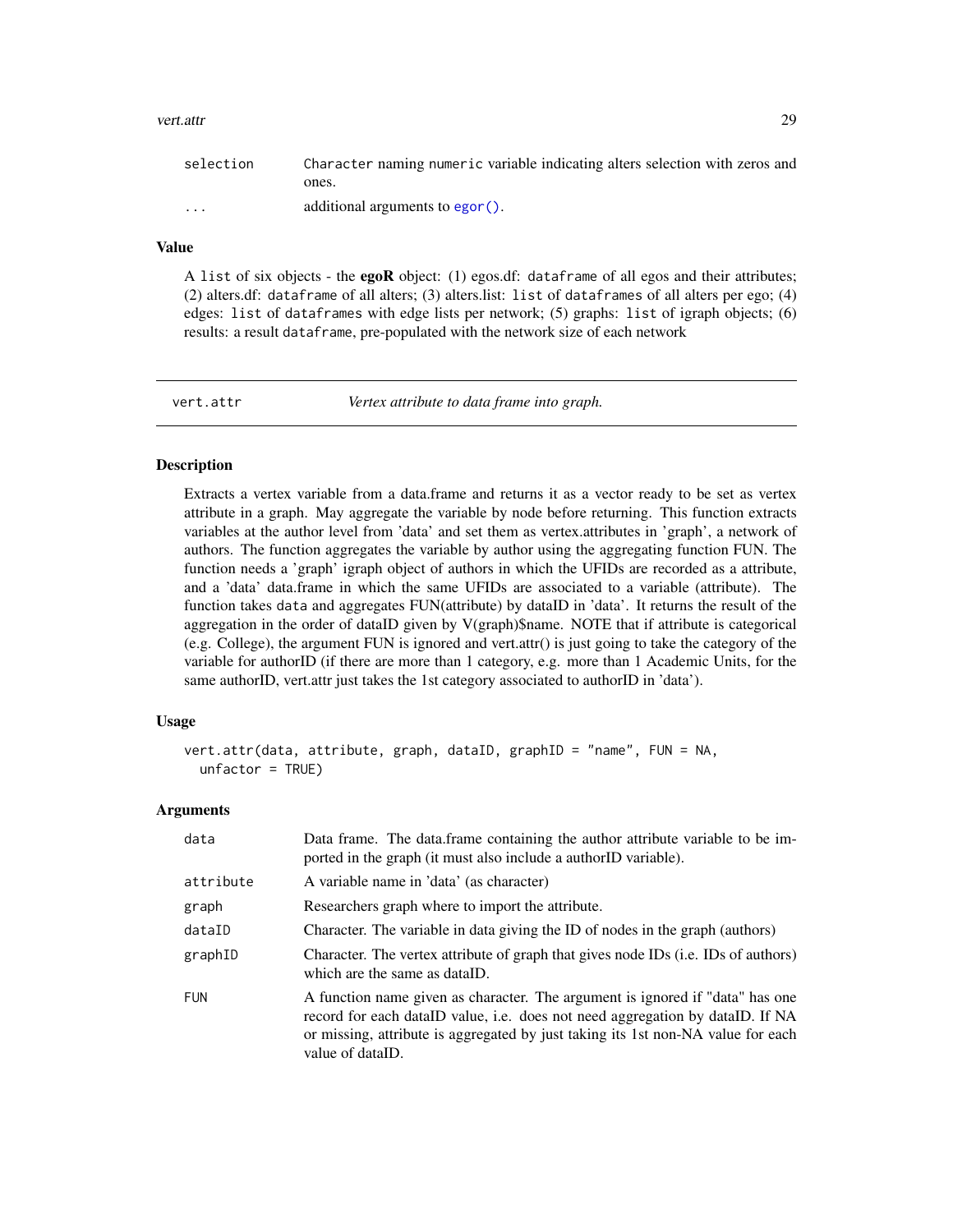<span id="page-29-0"></span>

| unfactor | Logical. If TRUE, and attribute is character, keeps it from being turned into              |
|----------|--------------------------------------------------------------------------------------------|
|          | factor. Notice that this argument has no effect if the attribute is aggregated first.      |
|          | <b>TODO</b> : regulate this behavior when attribute is factor (not character) in the first |
|          | place; regulate this behavior when attribute is aggregated first.                          |

#### Value

A vector that contains the attribute 'attribute' from data, in the order given by the order of authorID in the graph 'graph'.

#### See Also

[vert.attr.multi](#page-29-1)

<span id="page-29-1"></span>

| vert.attr.multi | Get multiple variables from a data frame and set them as vertex at- |
|-----------------|---------------------------------------------------------------------|
|                 | <i>tributes in a graph. Uses vert.attr() in a loop.</i>             |

## Description

This function repeatedly applies vert.attr() to a set of attributes. The problem that this function solves is that authors (nodes) in the graph and authors (records) in the data.frame data are not necessarily in the same sort order.

#### Usage

```
vert.attr.multi(data, graph, dataID, graphID = "name", attributes,
 FUN = NA, attr.names = attributes)
```
## Arguments

| data       | The data frame containing the vertex attribute variables to be imported in the<br>graph (it must also include a authorID variable).                                                        |
|------------|--------------------------------------------------------------------------------------------------------------------------------------------------------------------------------------------|
| graph      | The graph where to import the attribute.                                                                                                                                                   |
| dataID     | Character. The ID variable for nodes in data. Must be the name of a variable in<br>data. Will be used as a merge key with graph ID.                                                        |
| graphID    | Character. The vertex attribute that contains node IDs in graph. Must be the<br>name of a vertex attribute in graph. Will be used as a merge key with dataID.                              |
| attributes | Character. Variable names in data.                                                                                                                                                         |
| <b>FUN</b> | Character. Function names given as character vector (the FUN argument to<br>vert.attr()). If the vector is shorter than "attributes", it's recycled. Defaults<br>to NA for all attributes. |
| attr.names | Character. Names to use for the attributes in the graph. Defaults to attributes.                                                                                                           |

## Value

An igraph object.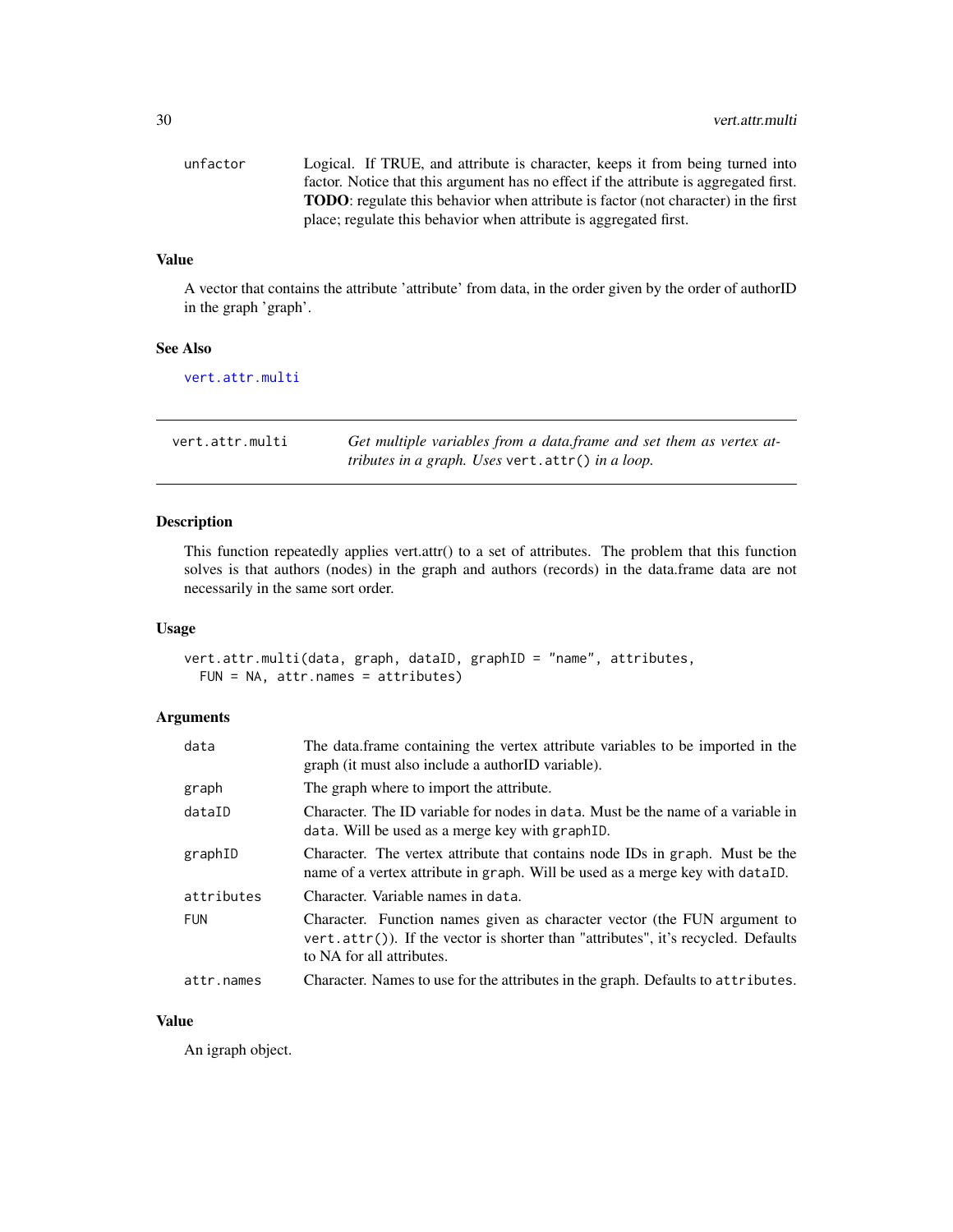## <span id="page-30-0"></span>vis\_clustered\_graphs 31

## Uses

[vert.attr](#page-28-1)

<span id="page-30-1"></span>vis\_clustered\_graphs *Visualize clustered graphs*

## Description

vis\_clustered\_graphs visualizes clustered\_graphs using a list of clustered graphs created with [clustered\\_graphs](#page-5-1).

#### Usage

```
vis_clustered_graphs(graphs, node.size.multiplier = 1,
  node.min.size = 0, node.max.size = 200, edge.width.multiplier = 30,
  center = 1, label.size = 0.8, labels = FALSE,
  legend.node.size = 45, pdf.name = NULL, ...)
```
## Arguments

| Boolean. Plots with turned off labels will be preceeded by a 'legend' plot giving |
|-----------------------------------------------------------------------------------|
|                                                                                   |
|                                                                                   |
|                                                                                   |
|                                                                                   |
|                                                                                   |

## Value

vis\_clustered\_graphs plots a list of igraph objects created by the clustered\_graphs function.

clustered\_graphs returns a list of graph objects representing the clustered ego-centered network data;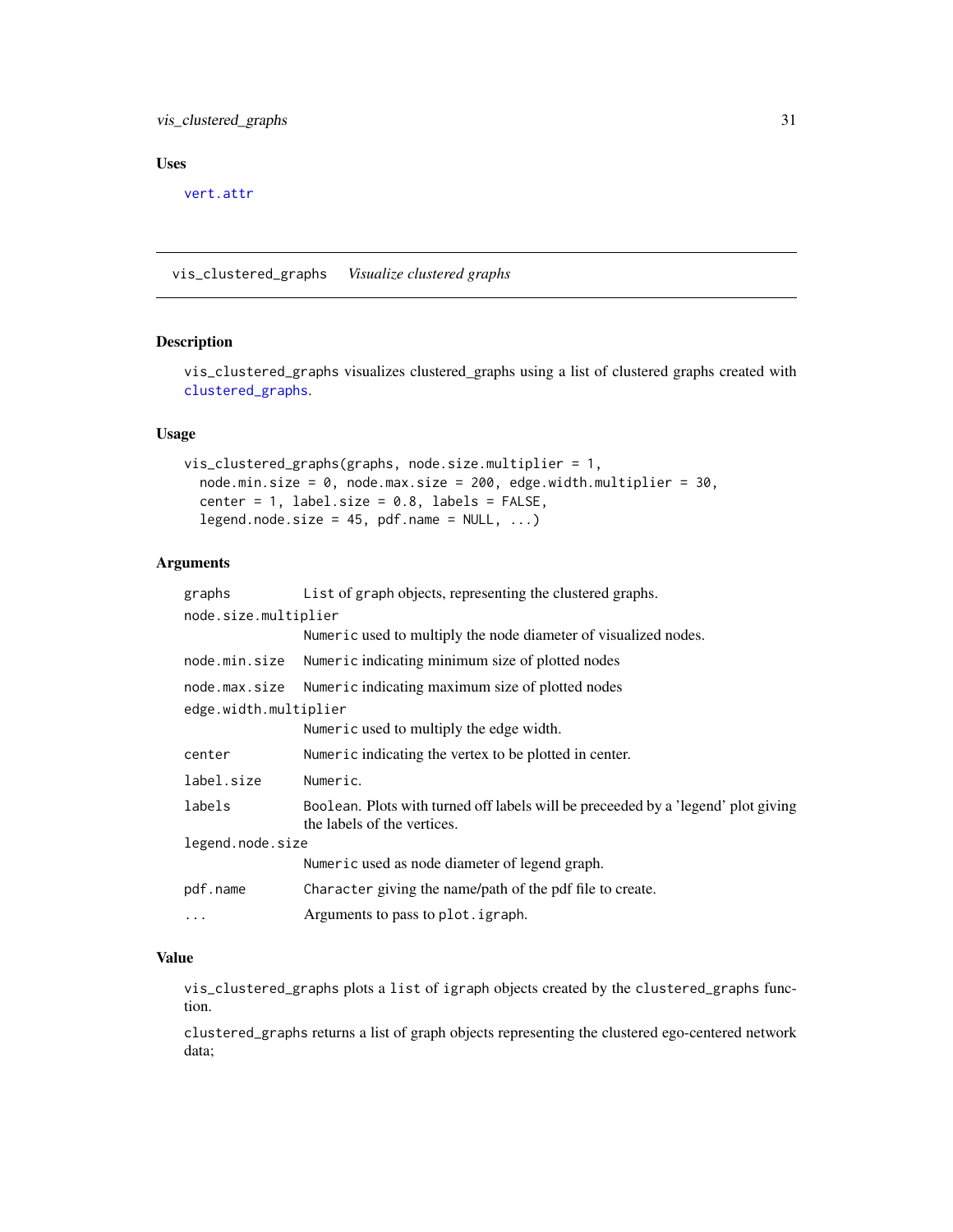## <span id="page-31-0"></span>References

Brandes, U., Lerner, J., Lubbers, M. J., McCarty, C., & Molina, J. L. (2008). Visual Statistics for Collections of Clustered Graphs. 2008 IEEE Pacific Visualization Symposium, 47-54.

## See Also

[clustered\\_graphs](#page-5-1) for creating clustered graphs objects

#### Examples

```
data("egor32")
# Simplify networks to clustered graphs, stored as igraph objects
graphs <- clustered_graphs(egor32, "country")
# Visualise
vis_clustered_graphs(graphs,
                     node.size.multiplier = 5,
                     edge.width.multiplier = 25,
```
labels = TRUE)

*in the dataset.*

```
weights.egor weights.egor() extracts the (relative) sampling weights of each ego
```
## Description

[weights.egor\(\)](#page-31-1) extracts the (relative) sampling weights of each ego in the dataset.

## Usage

```
## S3 method for class 'egor'
weights(object, ...)
```
#### Arguments

| object                  | an egor object.                   |
|-------------------------|-----------------------------------|
| $\cdot$ $\cdot$ $\cdot$ | arguments to be passed to methods |

#### See Also

[weights.survey.design](#page-0-0)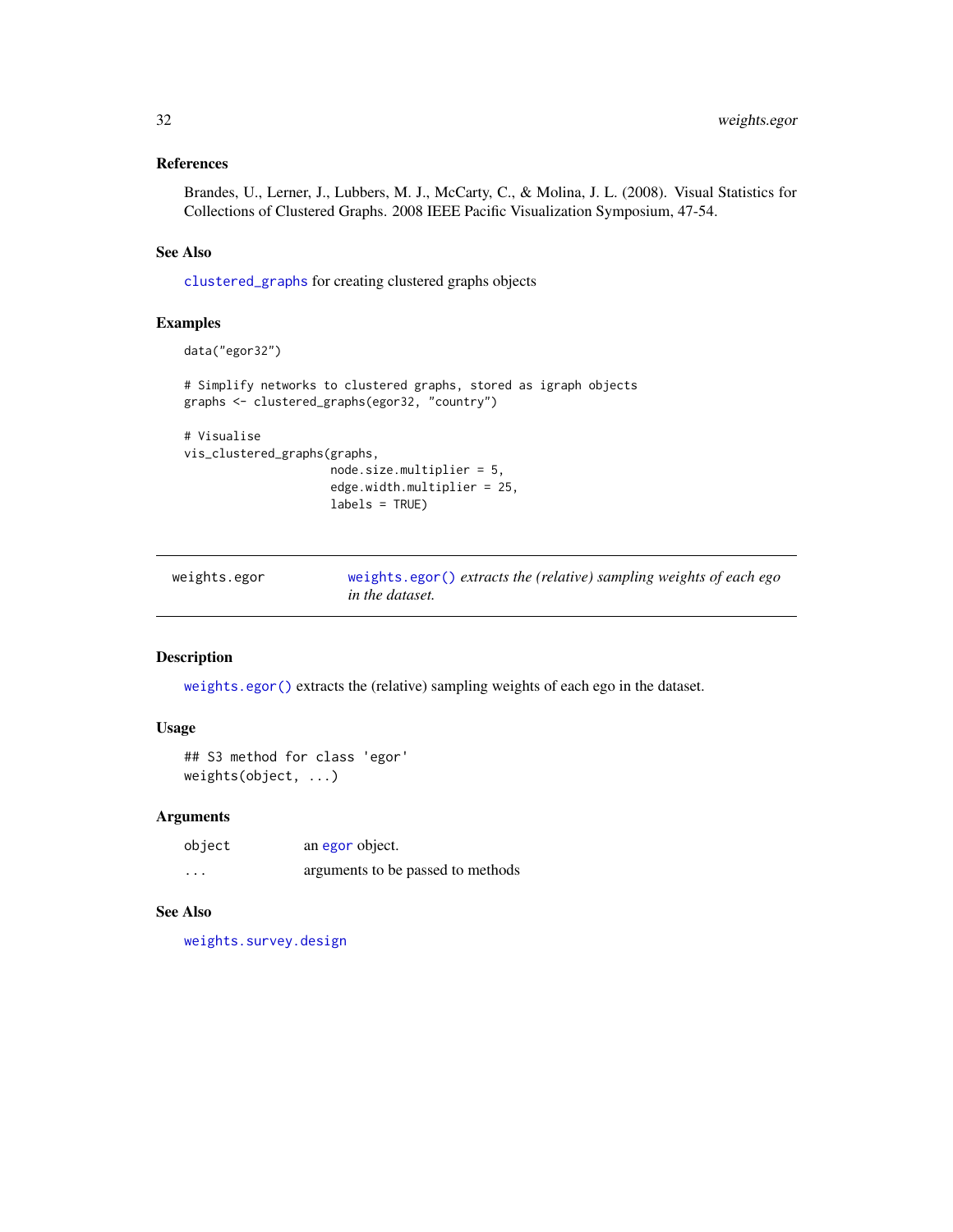# <span id="page-32-0"></span>**Index**

∗Topic analysis alts\_diversity\_count , [4](#page-3-0) clustered\_graphs , [6](#page-5-0) comp\_ei , [8](#page-7-0) comp\_ply , [8](#page-7-0) composition , [7](#page-6-0) ego\_density , [14](#page-13-0) egor , [11](#page-10-0) egor\_vis\_app , [13](#page-12-0) vis\_clustered\_graphs , [31](#page-30-0) ∗Topic datasets alters32 , [2](#page-1-0) edges32 , [10](#page-9-0) egor32 , [13](#page-12-0) egos32 , [14](#page-13-0) ∗Topic ego-centered alts\_diversity\_count , [4](#page-3-0) clustered\_graphs , [6](#page-5-0) comp\_ei , [8](#page-7-0) comp\_ply , [8](#page-7-0) composition , [7](#page-6-0) ego\_density , [14](#page-13-0) egor , [11](#page-10-0) egor\_vis\_app, [13](#page-12-0) EI , [16](#page-15-0) make\_egor , [19](#page-18-0) read\_egonet , [21](#page-20-0) vis\_clustered\_graphs , [31](#page-30-0) ∗Topic import onefile\_to\_egor , [19](#page-18-0) read\_egonet , [21](#page-20-0) twofiles\_to\_egor , [28](#page-27-0) ∗Topic network alts\_diversity\_count , [4](#page-3-0) clustered\_graphs , [6](#page-5-0) comp\_ei , [8](#page-7-0) comp\_ply , [8](#page-7-0) composition , [7](#page-6-0) ego\_density , [14](#page-13-0)

egor , [11](#page-10-0) egor\_vis\_app , [13](#page-12-0) EI , [16](#page-15-0) make\_egor , [19](#page-18-0) vis\_clustered\_graphs , [31](#page-30-0) ∗Topic random make\_egor , [19](#page-18-0) ∗Topic sna EI , [16](#page-15-0) [.egor *(*subset.egor *)* , [23](#page-22-0) alter\_design, [3](#page-2-0) alter\_design<- *(*alter\_design *)* , [3](#page-2-0) alters32 , [2](#page-1-0) alts\_diversity\_count , [4](#page-3-0) alts\_diversity\_entropy *(*alts\_diversity\_count *)* , [4](#page-3-0) as.egor *(*egor *)* , [11](#page-10-0) as.igraph.egor *(*convert\_egor *)* , [9](#page-8-0) as.network.egor *(*convert\_egor *)* , [9](#page-8-0) as\_aaties\_df *(*as\_alts\_df *)* , [5](#page-4-0) as\_alts\_df , [5](#page-4-0) as\_igraph *(*convert\_egor *)* , [9](#page-8-0) as\_network *(*convert\_egor *)* , [9](#page-8-0) clustered\_graphs , [6](#page-5-0) , *[31](#page-30-0) , [32](#page-31-0)* comp\_ei , [8](#page-7-0) comp\_ply , [8](#page-7-0) composition , [7](#page-6-0) convert\_egor , [9](#page-8-0) create\_edge\_names\_wide *(*helper *)* , [18](#page-17-0) data.frame() , *[22](#page-21-0)* din\_page\_dist *(*helper *)* , [18](#page-17-0) dyad.poss *(*helper *)* , [18](#page-17-0) dyads\_possible\_between\_groups *(*helper *)* , [18](#page-17-0) edges32 , [10](#page-9-0)

ego\_density , [14](#page-13-0)